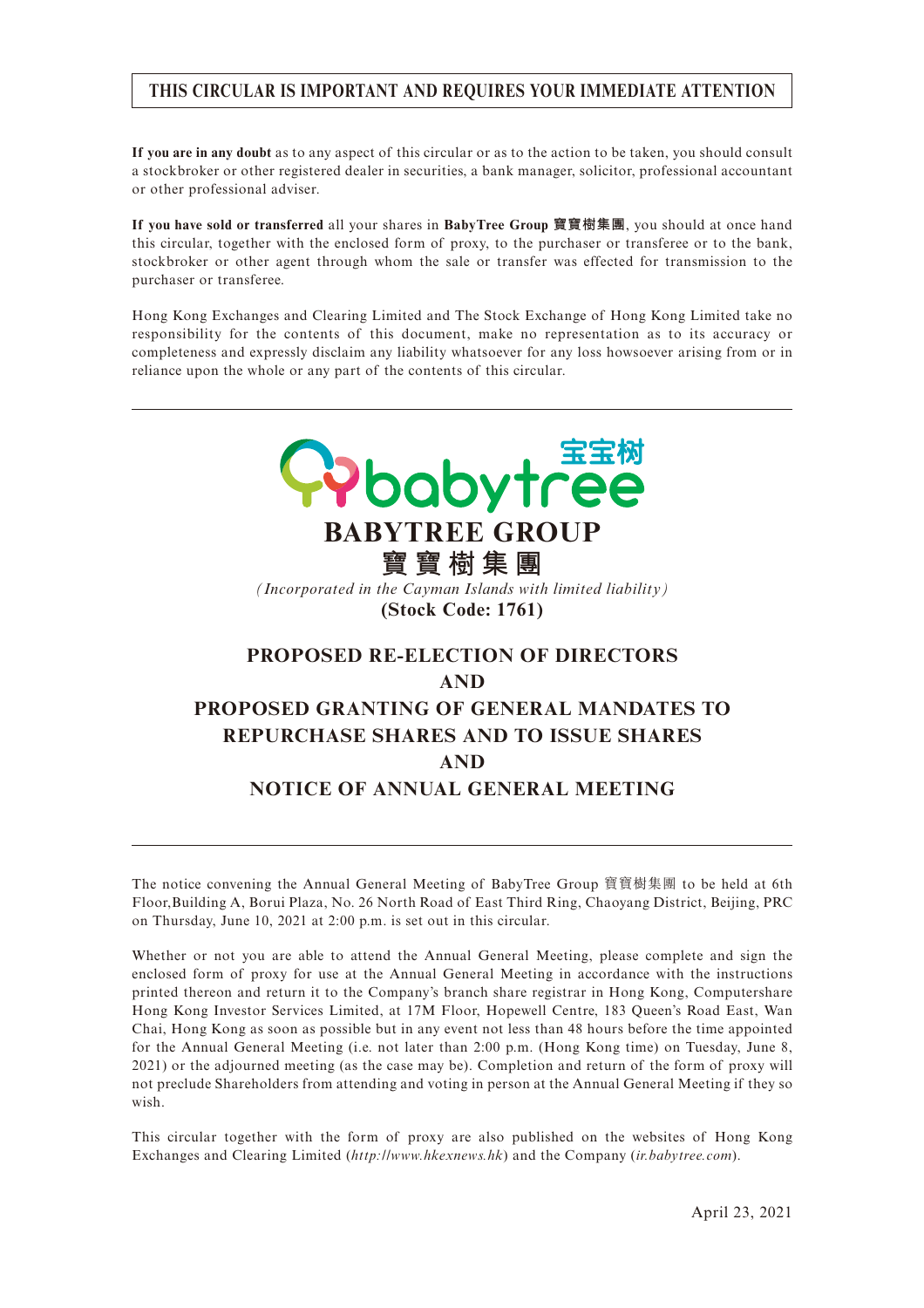# **CONTENTS**

#### *Page*

|                                                                                                                                            |                                                                                   | 1              |  |  |
|--------------------------------------------------------------------------------------------------------------------------------------------|-----------------------------------------------------------------------------------|----------------|--|--|
| <b>Letter from the Board</b>                                                                                                               |                                                                                   |                |  |  |
| 1.                                                                                                                                         |                                                                                   | $\overline{4}$ |  |  |
| 2.                                                                                                                                         |                                                                                   | 5              |  |  |
| 3.                                                                                                                                         | Proposed Granting of General Mandate to Repurchase Shares                         | 6              |  |  |
| 4.                                                                                                                                         | Proposed Granting of General Mandate to Issue Shares                              | 6              |  |  |
| 5.                                                                                                                                         | Annual General Meeting and Proxy Arrangement                                      | $\overline{7}$ |  |  |
| 6.                                                                                                                                         |                                                                                   | $\overline{7}$ |  |  |
| 7.                                                                                                                                         |                                                                                   | 8              |  |  |
| <b>Appendix I</b>                                                                                                                          | Details of the Directors Proposed to be Re-elected at the Annual<br>$-$           | 9              |  |  |
| Appendix II                                                                                                                                | Explanatory Statement on the Share Repurchase Mandate<br>$\overline{\phantom{m}}$ | 21             |  |  |
| Notice of Annual General Meeting (and all contains and all contained a set of Annual General Meeting (a) and a set of the set of $A$<br>24 |                                                                                   |                |  |  |
| This circular is prepared in both English and Chinese.                                                                                     |                                                                                   |                |  |  |

*In the event of inconsistency, the English text of this circular will prevail.*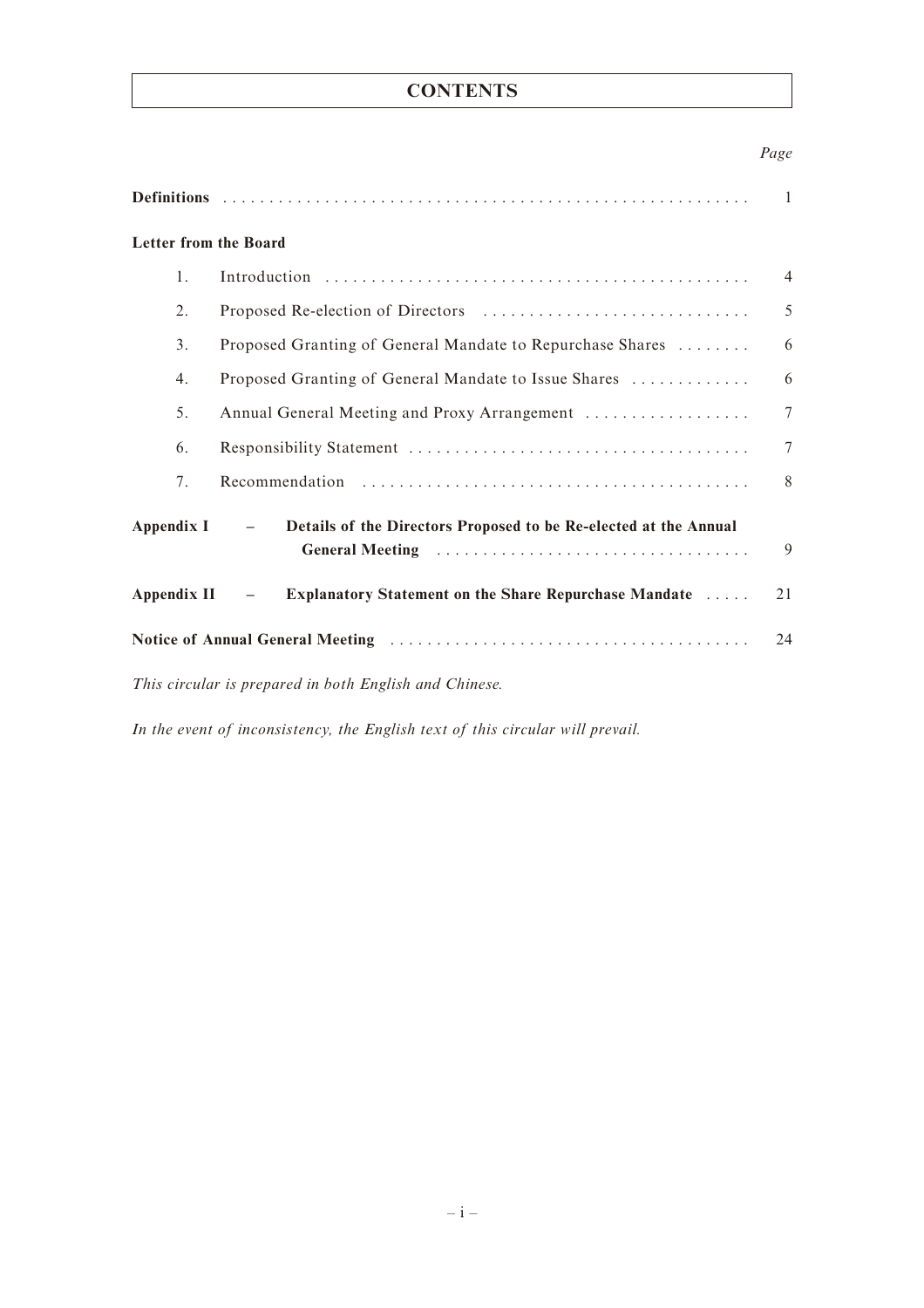# **DEFINITIONS**

*In this circular, unless the context otherwise requires, the following expressions shall have the following meanings:*

| "Annual General Meeting"               | the annual general meeting of the Company to be held at<br>6th Floor, Building A, Borui Plaza, No. 26 North Road<br>of East Third Ring, Chaoyang District, Beijing, PRC on<br>Thursday, June 10, 2021 at 2:00 p.m., to consider and, if<br>appropriate, to approve the resolutions contained in the<br>notice of the meeting which is set out on pages 24 to 28<br>of this circular, or any adjournment thereof |
|----------------------------------------|-----------------------------------------------------------------------------------------------------------------------------------------------------------------------------------------------------------------------------------------------------------------------------------------------------------------------------------------------------------------------------------------------------------------|
| "Articles of Association"              | the articles of association of the Company currently in<br>force                                                                                                                                                                                                                                                                                                                                                |
| "Audit Committee"                      | the audit committee of the Company                                                                                                                                                                                                                                                                                                                                                                              |
| "Board"                                | the board of Directors of the Company                                                                                                                                                                                                                                                                                                                                                                           |
| "Company" or "our Company"<br>or "our" | BabyTree Group (寶寶樹集團), a company incorporated<br>in the Cayman Islands with limited liability, the Shares<br>of which are listed on the Main Board of the Stock<br>Exchange (stock code: 1761)                                                                                                                                                                                                                 |
| " $Director(s)$ "                      | the director(s) of the Company                                                                                                                                                                                                                                                                                                                                                                                  |
| "Group" or "our Group"                 | the Company and its subsidiaries and associated<br>companies from time to time                                                                                                                                                                                                                                                                                                                                  |
| "HK\$"                                 | Hong Kong dollars, the lawful currency of Hong Kong                                                                                                                                                                                                                                                                                                                                                             |
| "Hong Kong"                            | the Hong Kong Special Administrative Region of the<br><b>PRC</b>                                                                                                                                                                                                                                                                                                                                                |
| "Issuance Mandate"                     | a general mandate proposed to be granted to the<br>Directors to allot, issue or deal with additional Shares<br>of not exceeding 20% of the total number of issued<br>Shares of the Company as at the date of passing of the<br>proposed ordinary resolution contained in item 13 of<br>the notice of the Annual General Meeting                                                                                 |
| "Latest Practicable Date"              | April 16, 2021, being the latest practicable date prior to<br>the printing of this circular for ascertaining certain<br>information for inclusion in this circular                                                                                                                                                                                                                                              |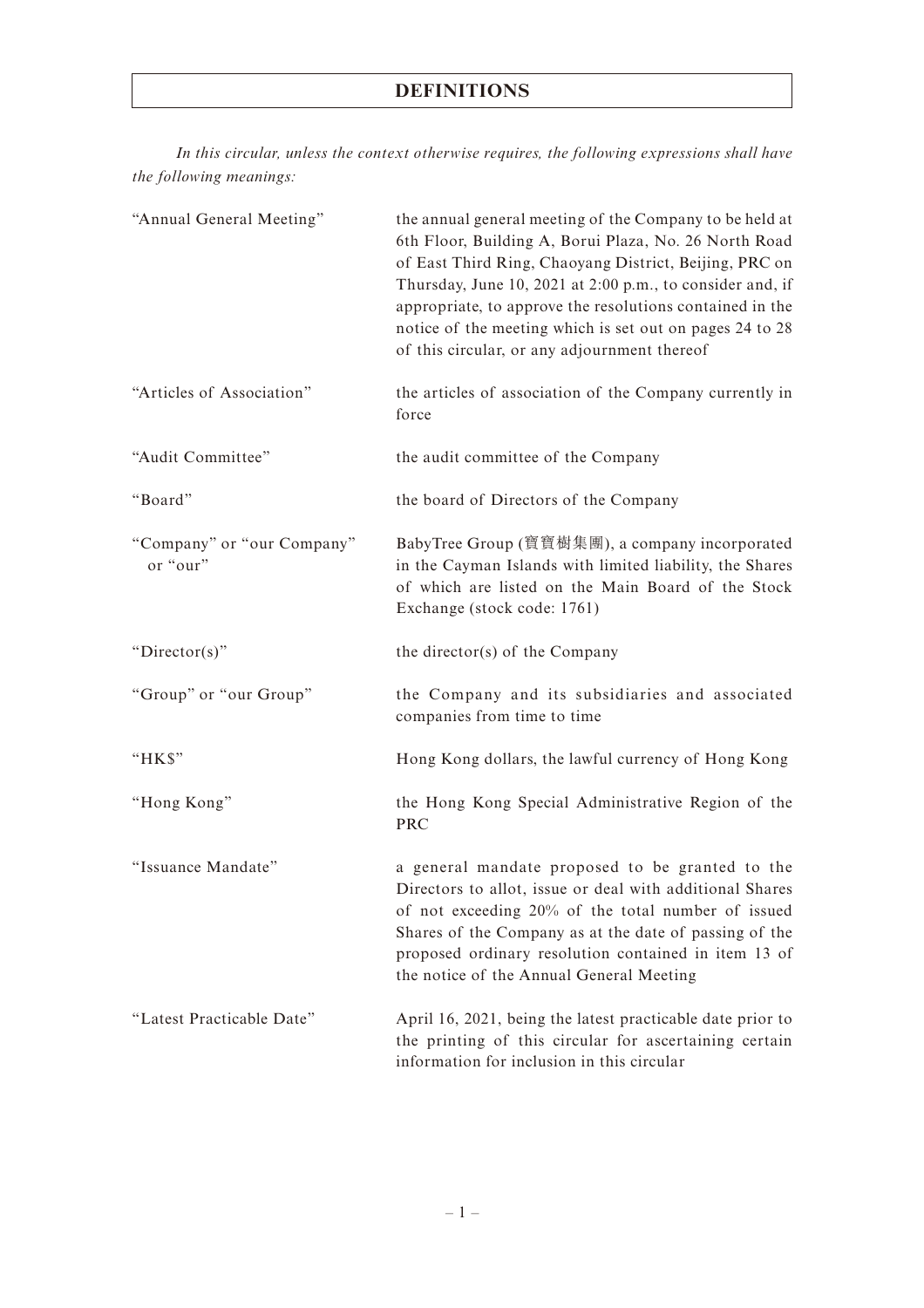# **DEFINITIONS**

| "Listing Date"             | November 27, 2018, being the date on which dealings in<br>the Shares first commence on the Main Board of the<br>Stock Exchange                                                                                                                                                                                              |
|----------------------------|-----------------------------------------------------------------------------------------------------------------------------------------------------------------------------------------------------------------------------------------------------------------------------------------------------------------------------|
| "Listing Rules"            | the Rules Governing the Listing of Securities on The<br>Stock Exchange of Hong Kong Limited as amended<br>from time to time                                                                                                                                                                                                 |
| "Memorandum"               | the memorandum of association of the Company<br>currently in force                                                                                                                                                                                                                                                          |
| "Nomination Committee"     | the nomination committee of the Company                                                                                                                                                                                                                                                                                     |
| "PRC"                      | the People's Republic of China                                                                                                                                                                                                                                                                                              |
| "Remuneration Committee"   | the remuneration committee of the Company                                                                                                                                                                                                                                                                                   |
| "RMB"                      | Renminbi, the lawful currency of the PRC                                                                                                                                                                                                                                                                                    |
| "SFO"                      | the Securities and Futures Ordinance, Chapter 571 of<br>the Laws of Hong Kong, as amended, supplemented or<br>modified from time to time                                                                                                                                                                                    |
| "Share(s)"                 | ordinary share(s) of US\$0.0001 each in the capital of<br>the Company or if there has been a subsequent<br>sub-division, consolidation, reclassification or<br>reconstruction of the share capital of the Company,<br>shares forming part of the ordinary equity share capital<br>of the Company                            |
| "Share Repurchase Mandate" | a general mandate proposed to be granted to the<br>Directors to repurchase Shares on the Stock Exchange<br>of not exceeding 10% of the total number of issued<br>Shares of the Company as at the date of passing of the<br>proposed ordinary resolution contained in item 12 of<br>the notice of the Annual General Meeting |
| "Shareholder(s)"           | registered holder(s) of Share(s)                                                                                                                                                                                                                                                                                            |
| "Stock Exchange"           | The Stock Exchange of Hong Kong Limited                                                                                                                                                                                                                                                                                     |
| "Strategic Committee"      | the strategic committee of the Company                                                                                                                                                                                                                                                                                      |
| "Takeovers Code"           | The Code on Takeovers and Mergers approved by the<br>Securities and Futures Commission as amended from<br>time to time                                                                                                                                                                                                      |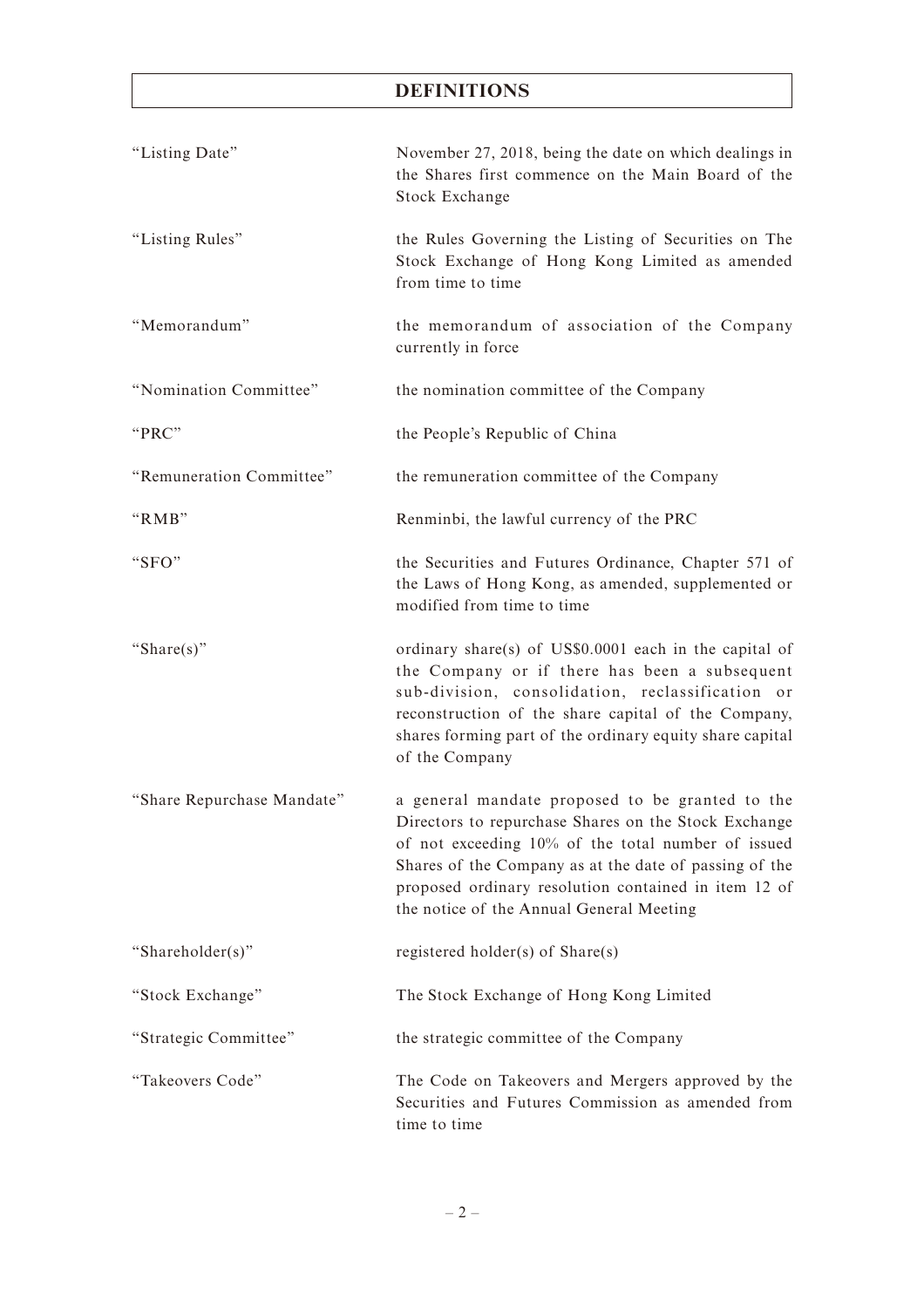# **DEFINITIONS**

"US\$" United States dollars, the lawful currency of the United States

"%" per cent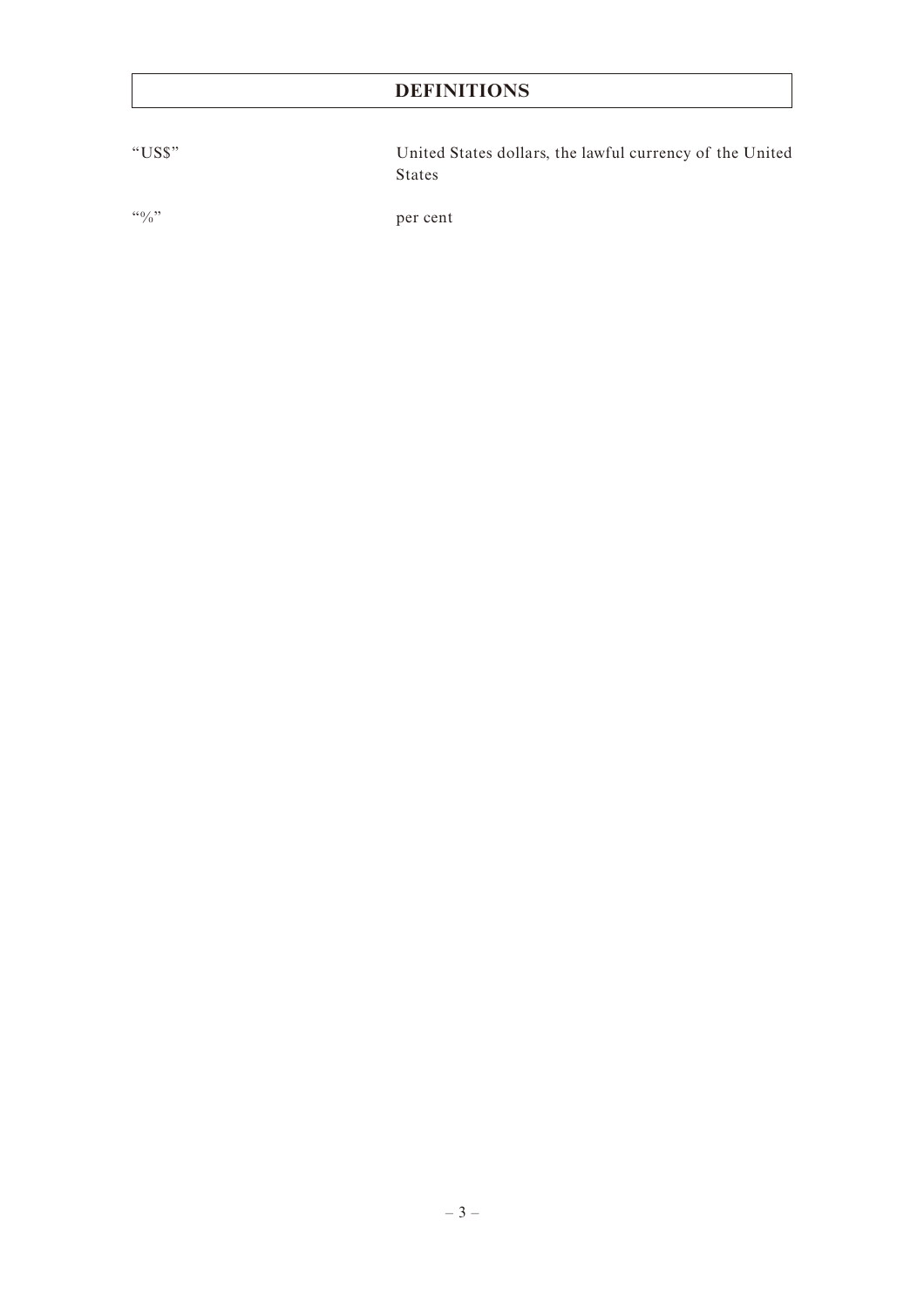pabytre **BABYTREE GROUP 寶寶樹集團** *(Incorporated in the Cayman Islands with limited liability)* **(Stock Code: 1761)**

*Executive Directors:* Mr. XU Chong Mr. PAN Zhiyong *(Chief Executive Officer)*

*Non-executive Directors:* Mr. WANG Huainan *(Chairman)* Mr. QIAN Shunjiang Mr. GAO Min *(Vice Chairman)* Mr. WANG Changying Mr. WU Ying Mr. Christian Franz REITERMANN

*Independent Non-executive Directors:* Mr. CHEN Guanglei Mr. De-chao Michael YU Mr. SHIAH Hung-Yu Mr. ZHANG Hongjiang

*Registered Office:* P.O. Box 309 Ugland House Grand Cayman KY1-1104 Cayman Islands

*Head Office and Principal Place of Business in the PRC:* 6th Floor, Building A, Borui Plaza No. 26 North Road of East Third Ring Chaoyang District Beijing PRC

*Principal Place of Business in Hong Kong:* Level 54, Hopewell Centre 183 Queen's Road East Hong Kong

April 23, 2021

*To the Shareholders*

Dear Sir/Madam,

# **PROPOSED RE-ELECTION OF DIRECTORS AND PROPOSED GRANTING OF GENERAL MANDATES TO REPURCHASE SHARES AND TO ISSUE SHARES AND NOTICE OF ANNUAL GENERAL MEETING**

#### **1. INTRODUCTION**

The purpose of this circular is to provide the Shareholders with information in respect of certain resolutions to be proposed at the Annual General Meeting to be held on Thursday, June 10, 2021 for (a) the re-election of the Directors and the granting of the authority to the Board to fix the Directors' remuneration; (b) the granting to the Directors of the Share Repurchase Mandate and the Issuance Mandate and (c) the giving of notice of the Annual General Meeting.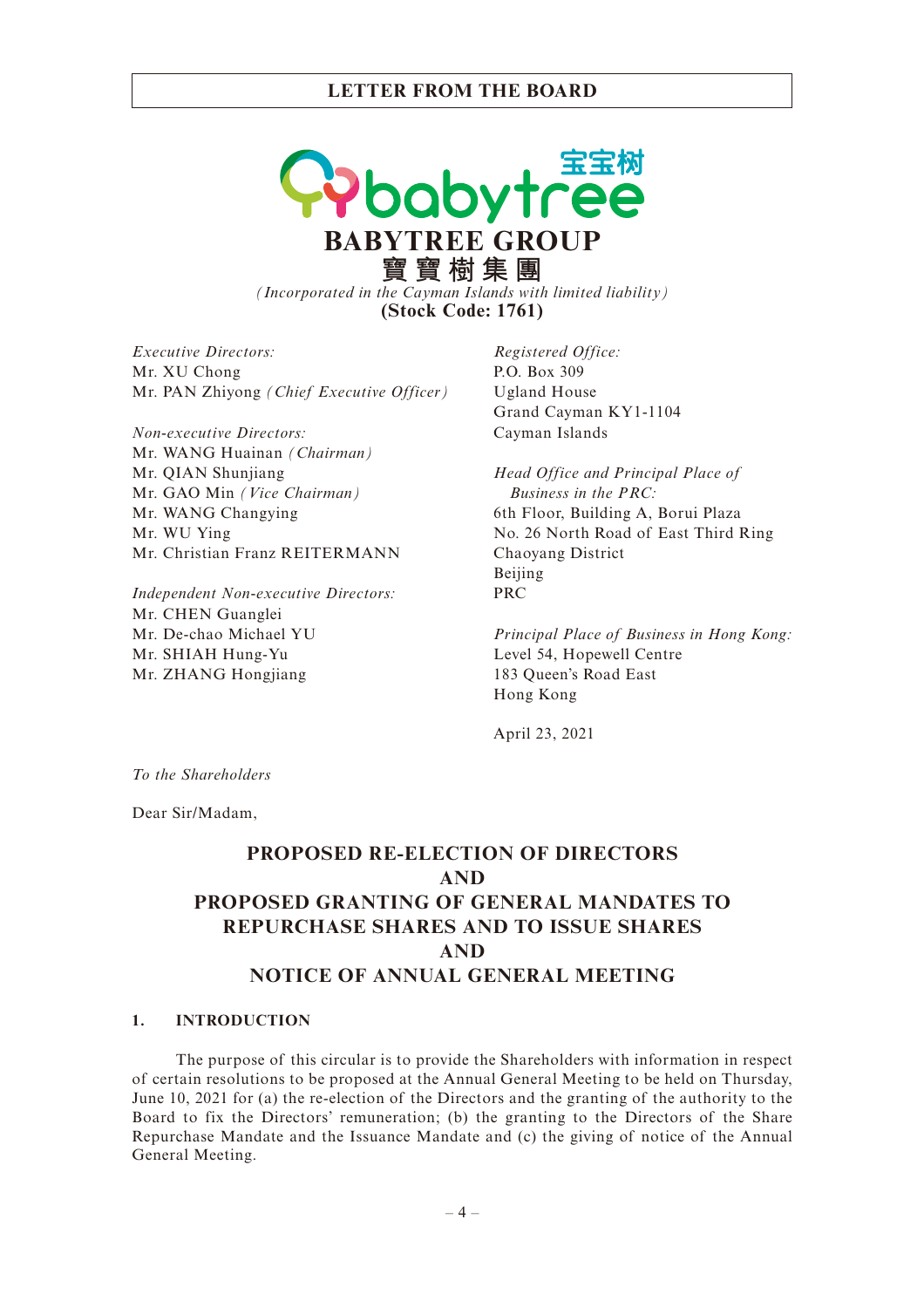#### **2. PROPOSED RE-ELECTION OF DIRECTORS**

As at the Latest Practicable Date, the Board comprises Mr. XU Chong and Mr. PAN Zhiyong as executive Directors; Mr. WANG Huainan (Chairman), Mr. QIAN Shunjiang, Mr. GAO Min (Vice Chairman), Mr. WANG Changying, Mr. WU Ying and Mr. Christian Franz REITERMANN as non-executive Directors; and Mr. CHEN Guanglei, Mr. De-chao Michael YU, Mr. SHIAH Hung-Yu and Mr. ZHANG Hongjiang as independent non-executive Directors.

Pursuant to Article 16.2 of the Articles of Association, Mr. SHIAH Hung-Yu who was appointed on June 30, 2020 as an independent non-executive Director, Mr. PAN Zhiyong who was appointed on January 20, 2021 as an executive Director, Mr. QIAN Shunjiang and Mr. GAO Min who were appointed on January 20, 2021 as non-executive Directors by the Board shall hold office until the Annual General Meeting and shall be subject to re-election at the Annual General Meeting.

In addition, pursuant to Article 16.19 of the Articles of Association, Mr. XU Chong, Mr. WANG Huainan, Mr. WANG Changying and Mr. CHEN Guanglei shall retire by rotation at the Annual General Meeting.

All of the above Directors are eligible and will offer themselves for re-election at the Annual General Meeting.

The Nomination Committee has reviewed the structure and composition of the Board, the confirmations and disclosures given by the Directors, the qualifications, skills and experience, time commitment and contribution of the Directors with reference to the nomination principles and criteria set out in the Company's Board Diversity Policy and Director Nomination Policy and the Company's corporate strategy, and the independence of all independent non-executive Directors. The Nomination Committee has recommended to the Board on re-election of all the above-mentioned Directors including the aforesaid independent non-executive Directors who are due to retire at the Annual General Meeting.

On the re-appointment of Mr. CHEN Guanglei and Mr. SHIAH Hung-Yu as independent non-executive Directors, the Nomination Committee considered, and the Board shared the same views, that at all times during their period of directorship with the Company, Mr. CHEN Guanglei and Mr. SHIAH Hung-Yu have properly discharged their duties and responsibilities as independent non-executive Directors and have made positive contribution to the development to the Company through independent, constructive and informed comments and participation at the business and other affairs relating to the Group.

With their diverse educational backgrounds, professional knowledge and experience as set out in Appendix I to this circular, the Nomination Committee and the Board also considered that Mr. CHEN Guanglei and Mr. SHIAH Hung-Yu as independent non-executive Directors can contribute to the diversity of the Board.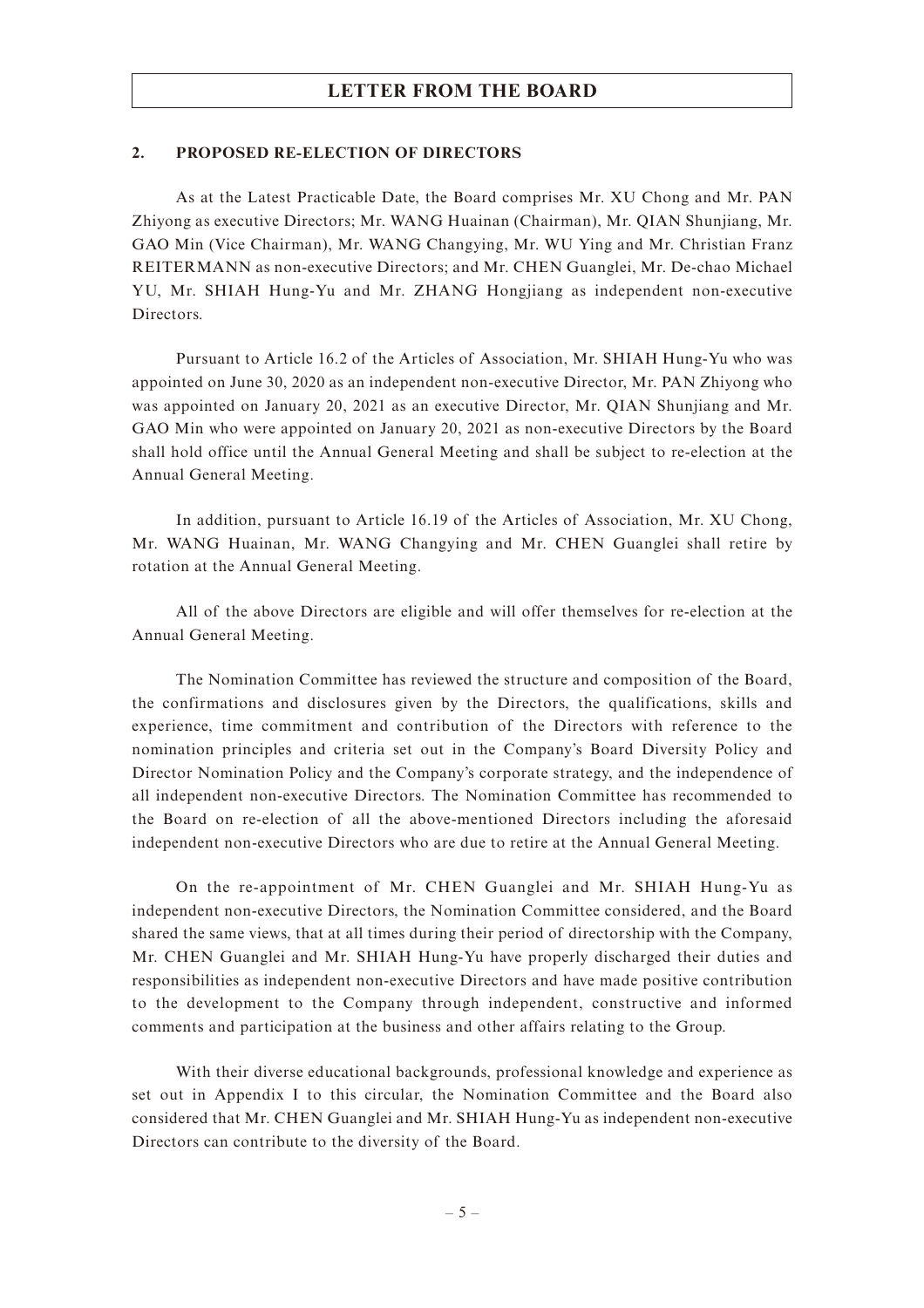In addition, the Company received a confirmation of independence pursuant to Rule 3.13 of the Listing Rules from each of the independent non-executive Directors. In this regard, the Board is satisfied that Mr. CHEN Guanglei and Mr. SHIAH Hung-Yu are persons of integrity and stature and believes that their re-election and continued appointment will allow the Board as well as the Company to continuously benefit from the sharing of their experience, contribution and participation.

With the recommendation of the Nomination Committee, the Board believes the re-election of each of Mr. CHEN Guanglei and Mr. SHIAH Hung-Yu as an independent non-executive Director is in the best interest of the Company and the Shareholders as a whole and recommends their re-election at the Annual General Meeting.

Details of the Directors proposed for re-election at the Annual General Meeting are set out in Appendix I to this circular.

#### **3. PROPOSED GRANTING OF GENERAL MANDATE TO REPURCHASE SHARES**

At the annual general meeting of the Company held on June 11, 2020, a general mandate was granted to the Directors to repurchase Shares. Such mandate will lapse at the conclusion of the Annual General Meeting. In order to give the Company the flexibility to repurchase Shares if and when appropriate, an ordinary resolution will be proposed at the Annual General Meeting to approve the granting of the Share Repurchase Mandate to the Directors to repurchase Shares on the Stock Exchange of not exceeding 10% of the total number of issued Shares of the Company as at the date of passing of the proposed ordinary resolution contained in item 12 of the notice of the Annual General Meeting (i.e. a total of 166,071,160 Shares on the basis that the issued share capital of the Company remains unchanged on the date of the Annual General Meeting).

An explanatory statement required by the Listing Rules to provide the Shareholders with requisite information reasonably necessary for them to make an informed decision on whether to vote for or against the granting of the Share Repurchase Mandate is set out in Appendix II to this circular.

The Directors wish to state that they have no immediate plan to repurchase any Shares pursuant to the Share Repurchase Mandate.

#### **4. PROPOSED GRANTING OF GENERAL MANDATE TO ISSUE SHARES**

At the annual general meeting of the Company held on June 11, 2020, a general mandate was granted to the Directors to issue Shares. Such mandate will lapse at the conclusion of the Annual General Meeting. In order to give the Company the flexibility to issue Shares if and when appropriate, an ordinary resolution will be proposed at the Annual General Meeting to approve the granting of the Issuance Mandate to the Directors to allot, issue or deal with additional Shares of not exceeding 20% of the total number of issued Shares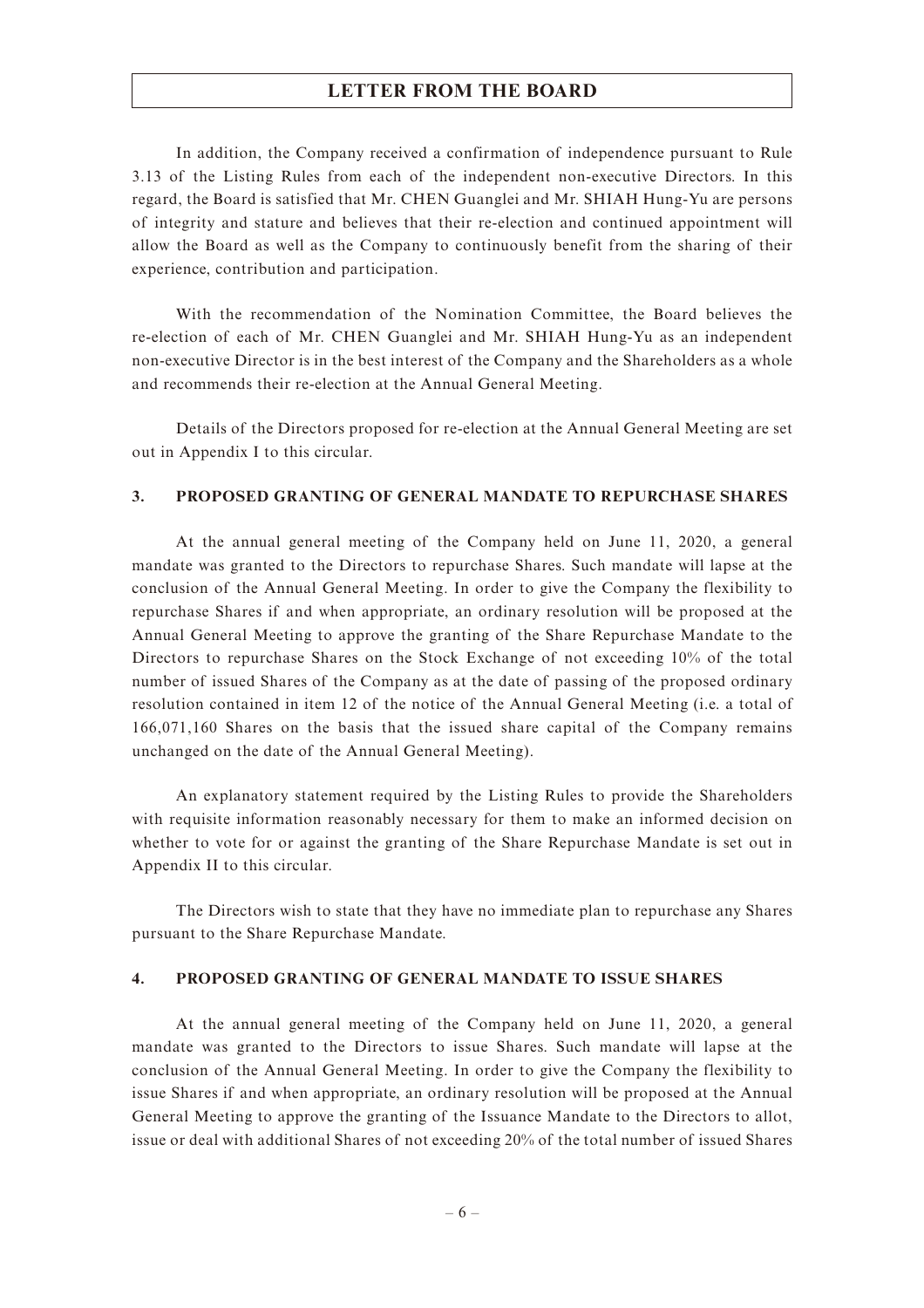of the Company as at the date of passing of the proposed ordinary resolution contained in item 13 of the notice of the Annual General Meeting (i.e. a total of 332,142,321 Shares on the basis that the issued share capital of the Company remains unchanged on the date of the Annual General Meeting). An ordinary resolution to extend the Issuance Mandate by adding the number of Shares repurchased by the Company pursuant to the Share Repurchase Mandate will also be proposed at the Annual General Meeting.

The Directors wish to state that they have no immediate plan to issue any Shares pursuant to the Issuance Mandate.

#### **5. ANNUAL GENERAL MEETING AND PROXY ARRANGEMENT**

The notice of the Annual General Meeting is set out on pages 24 to 28 of this circular.

Pursuant to the Listing Rules and the Articles of Association, any vote of Shareholders at a general meeting must be taken by poll where the chairman in good faith, decides to allow a resolution purely relating to a procedural or administrative matter to be voted on by a show of hands. An announcement on the poll results will be published by the Company after the Annual General Meeting in the manner prescribed under the Listing Rules. None of the Shareholders is required to abstain from voting on any resolutions to be proposed at the Annual General Meeting pursuant to the Listing Rules and/or the Articles of Association.

A form of proxy for use at the Annual General Meeting is enclosed with this circular and such form of proxy is also published on the websites of Hong Kong Exchanges and Clearing Limited (*www.hkexnews.hk*) and the Company (*ir.babytree.com*). To be valid, the form of proxy must be completed and signed in accordance with the instructions printed thereon and deposited, together with the power of attorney or other authority (if any) under which it is signed or a notarially certified copy of that power of attorney or authority at the Company's branch share registrar in Hong Kong, Computershare Hong Kong Investor Services Limited, at 17M Floor, Hopewell Centre, 183 Queen's Road East, Wan Chai, Hong Kong as soon as possible but in any event not less than 48 hours before the time appointed for the Annual General Meeting (i.e. not later than 2:00 p.m. (Hong Kong time) on Tuesday, June 8, 2021) or the adjourned meeting (as the case may be). Completion and delivery of the form of proxy will not preclude you from attending and voting in person at the Annual General Meeting if you so wish.

#### **6. RESPONSIBILITY STATEMENT**

This circular, for which the Directors collectively and individually accept full responsibility, includes particulars given in compliance with the Listing Rules for the purpose of giving information with regard to the Company. The Directors, having made all reasonable enquiries, confirm that to the best of their knowledge and belief the information contained in this circular is accurate and complete in all material respects and not misleading or deceptive, and there are no other matters the omission of which would make any statement herein or this circular misleading.

Your attention is drawn to the additional information set out in the appendices to this circular.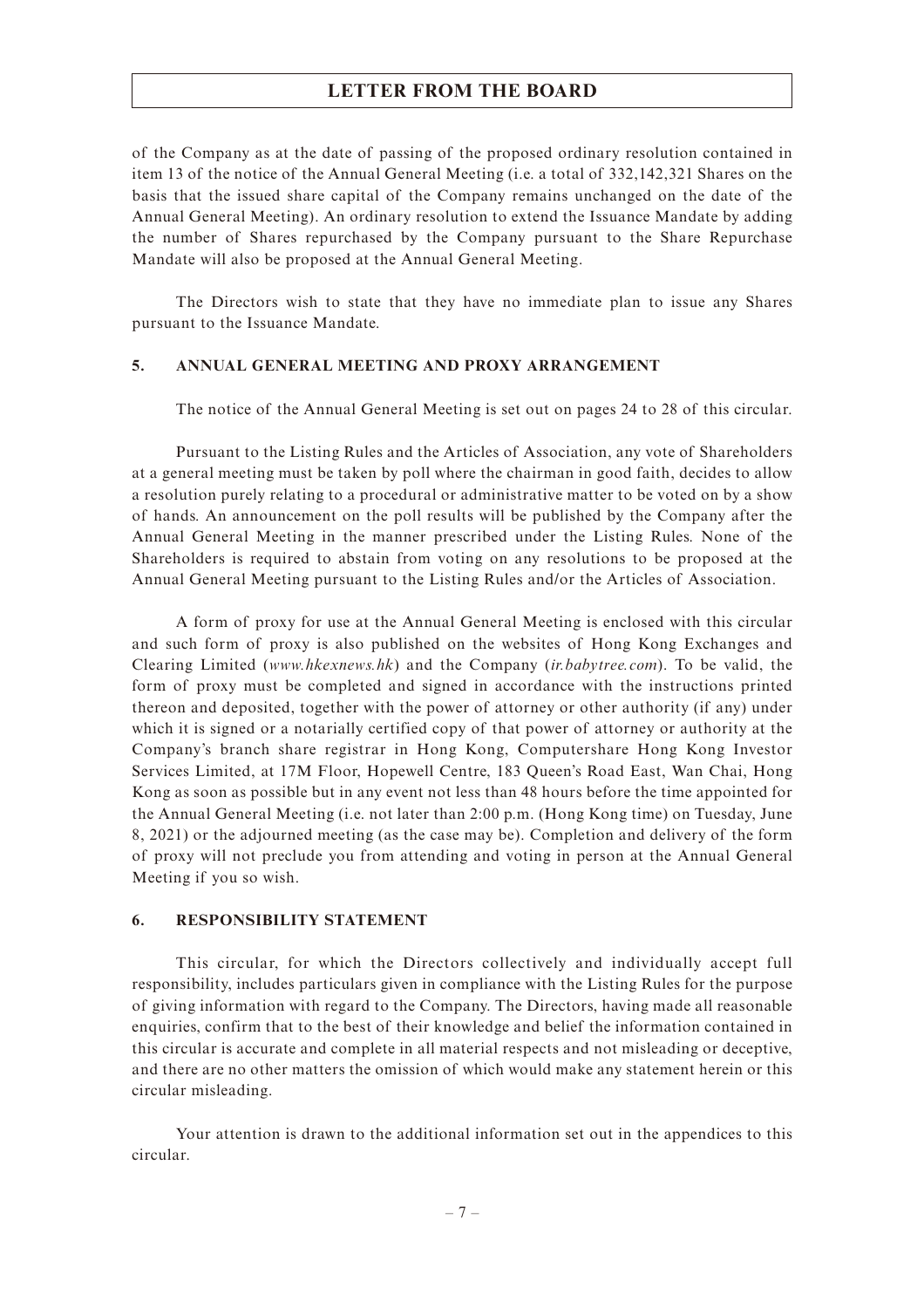#### **7. RECOMMENDATION**

The Directors consider that the proposed re-election of Directors and granting of the Share Repurchase Mandate and Issuance Mandate are in the best interest of the Company and the Shareholders as a whole. Accordingly, the Directors recommend the Shareholders to vote in favour of the relevant resolutions to be proposed at the Annual General Meeting.

> Yours faithfully, For and on behalf of the Board **BabyTree Group 寶寶樹集團 WANG Huainan** *Chairman*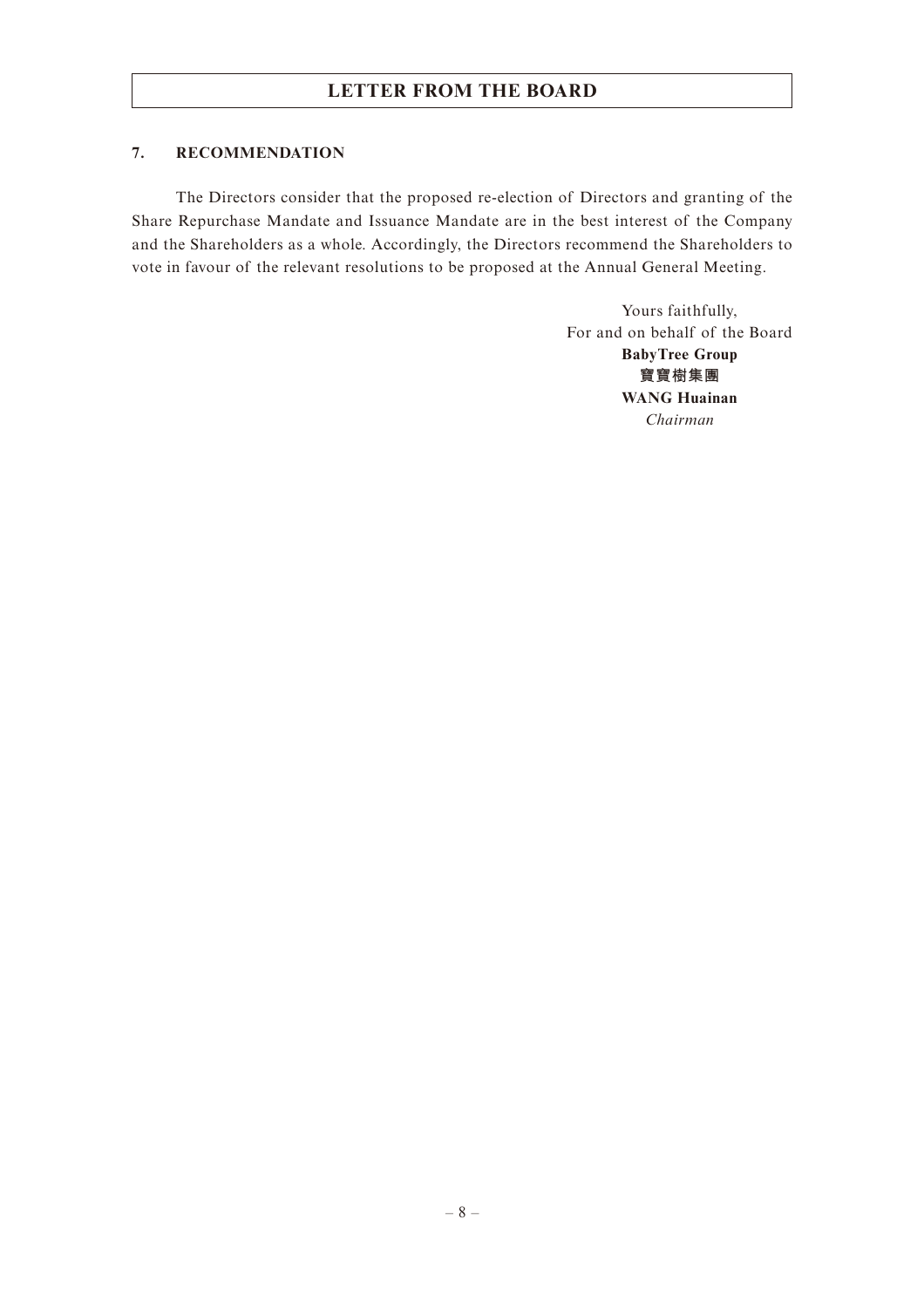*The following are details of the Directors who will retire and being eligible, offer themselves for re-election at the Annual General Meeting.*

(1) **Mr. XU Chong (徐翀)**, aged 45, was appointed as an executive Director on June 11, 2018. He was also appointed as a member of the Remuneration Committee on November 27, 2018 and a member of the Strategic Committee on January 20, 2021. He joined the Group as the chief financial officer in October 2014. Mr. Xu currently serves as director in a number of companies in which our Company has equity interests, including certain subsidiaries of our Company. Mr. Xu is primarily responsible for strategic development, financial operations management and capital operations.

Mr. Xu has over 18 years of experience in corporate finance and financial management. He served as a manager at BOC International Holdings Limited from July 2001 to August 2003, the chief financial officer at SinoMedia Holding Limited (a company listed on the Stock Exchange, stock code: 0623) from June 2004 to February 2006 and a vice president of Asia region at Cazenove Capital Management Limited from March 2006 to July 2007, where he was primarily responsible for corporate finance. He re-joined SinoMedia Holding Limited in July 2007 and served as the chief financial officer until May 2010. Mr. Xu served as the chief financial officer and vice president at Huakang Insurance Brokerage Company Limited (華康保險代理有限公司) from March 2011 to July 2011. He worked as a financial advisor and then the chief financial officer at Shanghai Zhaogangwang Information Technology Corporation Limited (上海找鋼網信息科技股份有限公司) from June 2012 to June 2014. Since August 26, 2020, Mr. Xu has been an independent non-executive director of Joy Spreader Interactive Technology. Ltd (樂享互動有限公司) (a company listed on the Main Board of the Stock Exchange since September 23, 2020, stock code: 6988).

Mr. Xu obtained a bachelor's degree in laws from Nanjing University in July 1998 and a master's degree in laws from Renmin University of China in July 2001.

As at the Latest Practicable Date, Mr. Xu was deemed to be interested in 2.53% equity interest in Beijing Zhongming Century Science and Technology Co., Ltd. ("**Zhongming**") (an associated corporation of the Company) within the meaning of Part XV of the SFO. Mr. Xu was the general partner of Ningbo Zhishan Zhizhen Investment and Management LLP ("**Ningbo Zhishan**"), Ningbo Honghu Investment and Management LLP ("**Ningbo Honghu**") and Ningbo Yimengweima Enterprise Management Center LLP ("**Ningbo Yimengweima**"), which held equity interest in Zhongming as to approximately 1.76%, 0.47% and 0.30%, respectively. Mr. Xu was therefore deemed to be interested in such equity interest held by Ningbo Zhishan, Ningbo Honghu and Ningbo Yimengweima respectively under the SFO.

Save as disclosed above, Mr. Xu does not have any relationship with other Directors, senior management, or substantial or controlling shareholders of the Company and did not hold any directorship in the last three years in any other public companies the securities of which are listed in Hong Kong or overseas.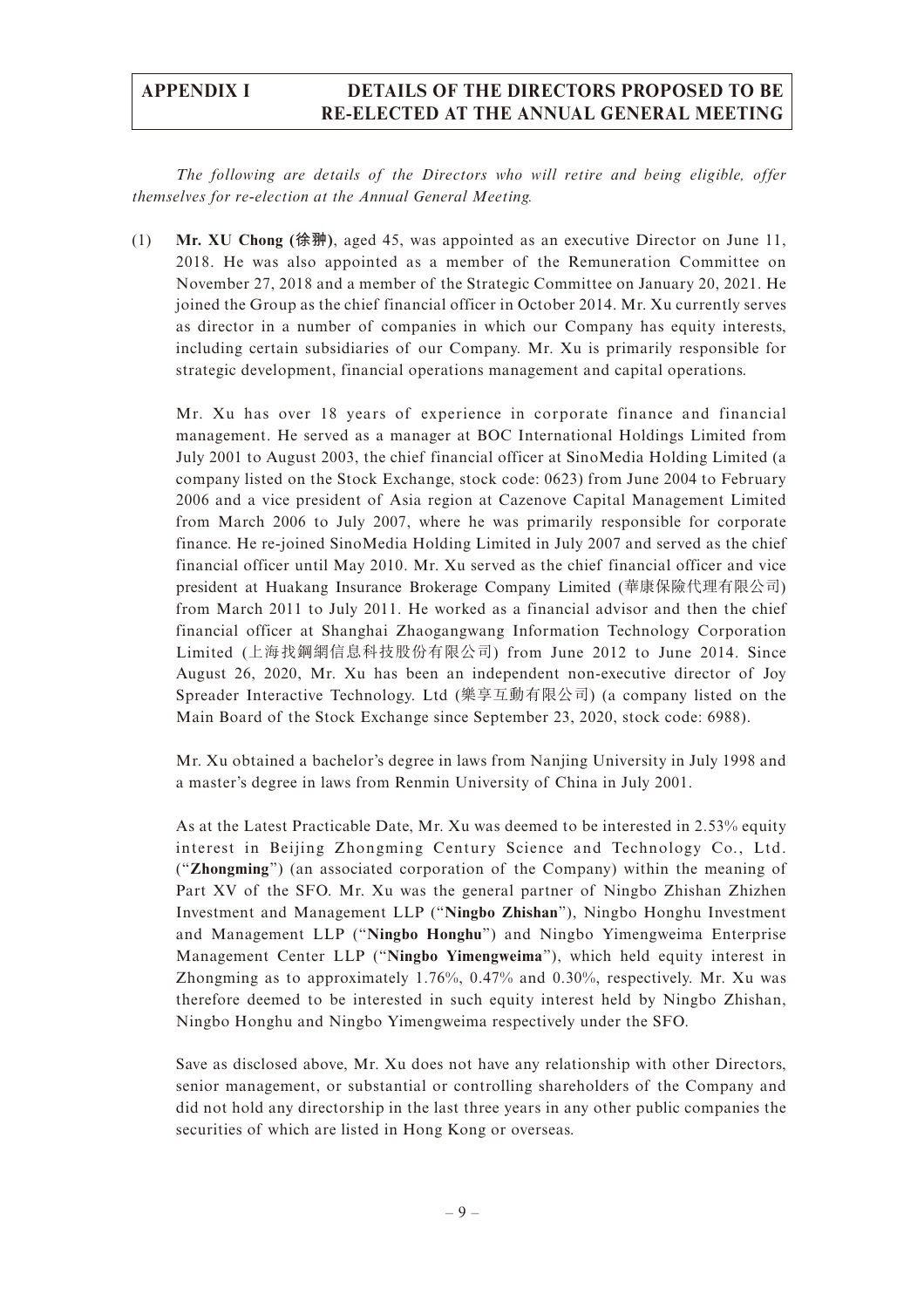Mr. Xu has entered into a service contract as an executive Director with the Company on November 1, 2018 for a term of three years commencing from the Listing Date which may be terminated by either party giving to the other not less than three months' prior notice in writing. Mr. Xu is also subject to retirement by rotation at least once every three years at the annual general meeting of the Company in accordance with the Listing Rules and the Company's Articles of Association. Pursuant to his service contract, the emolument that Mr. Xu is entitled to receive for acting as an executive Director shall be included in the emoluments paid by Zhongming. The emolument of Mr. Xu is determined by the Board with reference to his duties and responsibilities with the Company and is subject to review by the Remuneration Committee from time to time with reference to the Company's performance and profitability, as well as remuneration benchmark in the industry and prevailing market condition. For the year ended December 31, 2020, the emoluments including salaries, allowance, discretionary bonus, defined contribution retirement plans, and other benefit in kind paid to Mr. Xu amounted to approximately RMB1,992,000.

Save as disclosed above, there is no other information of Mr. Xu that is discloseable pursuant to paragraphs (h) to (v) of Rule 13.51(2) of the Listing Rules, nor are there any other matters that need to be brought to the attention of the Shareholders.

(2) **Mr. PAN Zhiyong (潘志勇)**, aged 44, was appointed as an executive Director, the chief executive officer of the Company and a member of the Strategic Committee on January 20, 2021. He served as the president of the Company from August 2020 to January 20, 2021.

Prior to joining the Group, from April 2001 to July 2005, Mr. Pan joined China Mobile Group Zhejiang Co., Ltd. (中國移動通信集團浙江有限公司) as the secretary to the general manager. From August 2005 to May 2011, Mr. Pan joined China Mobile Group Guangdong Company Limited (中國移動通信集團廣東有限公司) serving various positions including vice general manager of marketing and operations and general manager of the mobile devices center. From June 2011 to February 2014, Mr. Pan worked at China Mobile Group Device Co., Ltd. (中國移動通信集團終端有限公司) as the general manager of its branch company in Guangdong, China. From March 2014 to October 2015, he served as the vice president of 360 Security Technology Co., Ltd. (三六零安全科技股份有限公司) (a company listed on Shanghai Stock Exchange, stock code: 601360). From November 2015 to January 2018, he joined Alibaba Group Holding Limited (阿里巴巴集團控股有限公司) (a company listed on New York Stock Exchange, ticker symbol: BABA, and the Stock Exchange, stock code: 9988) as senior director, and as vice president of Tmall  $(天1)$  and as general manager of the mobile phone business unit (手機事業部). From March 2018 to August 2019, he joined Tianjin Xiaowu Information Technology Co., Ltd. (天津小屋信息科技有限公司) and served as the vice president of KE Holdings Inc. (a company listed on New York Stock Exchange, stock code: BEKE). From August 2019 to March 2020, he served as the president of the maternal infant and family group of Fosun International Limited (復 星國際有限公司) (a company listed on the Stock Exchange, stock code: 0656). Since March 2020, Mr. Pan has been the co-chairman of the board of directors of Baihe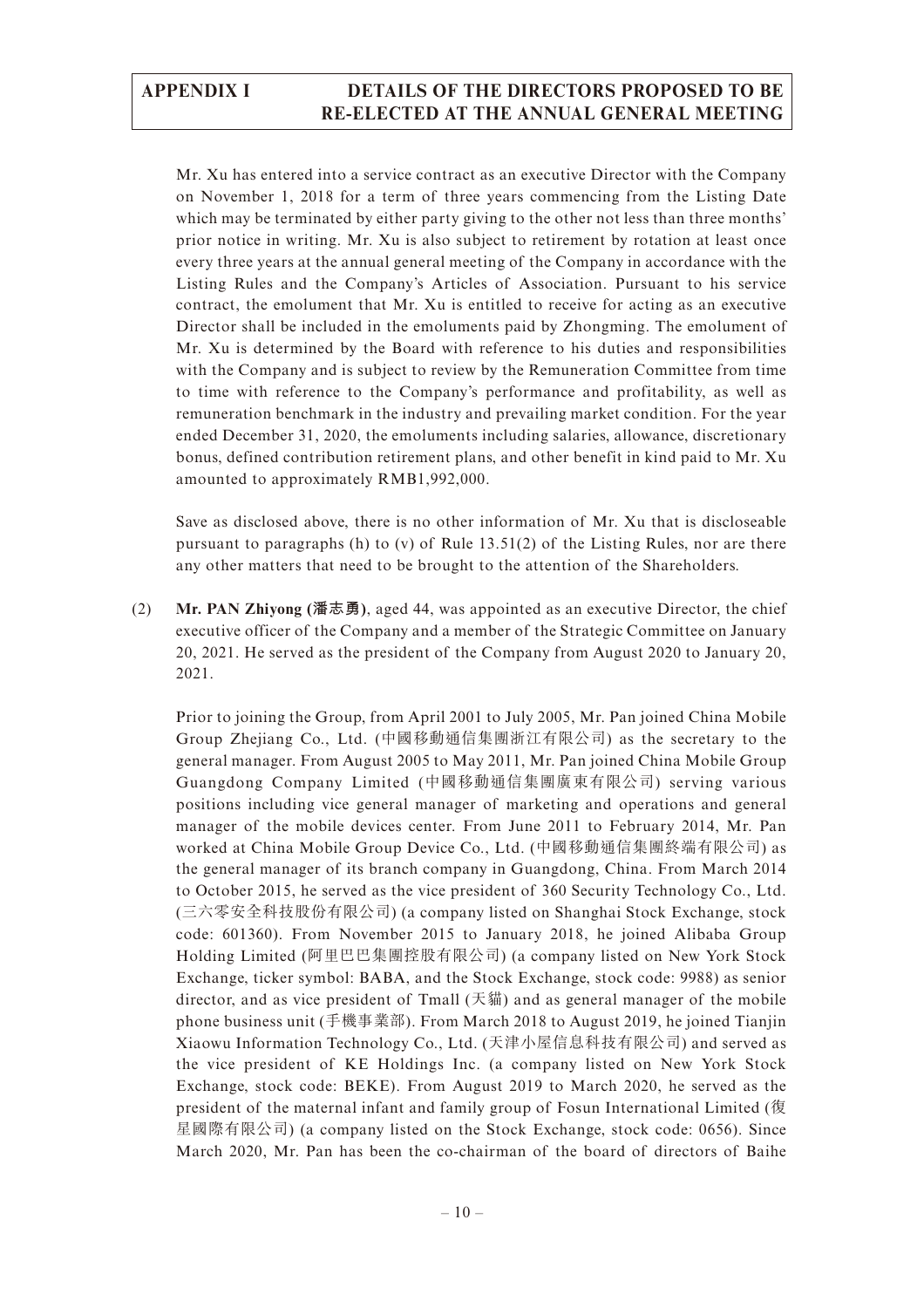Jiayuan Network Group Co., Ltd. (百合佳緣網絡集團股份有限公司). Since January 2021, he has been the global partner of Fosun International Limited.

Mr. Pan obtained a master's degree in arts from Zhejiang University in March 2001. He also obtained a master's degree in business administration (international) from The University of Hong Kong in November 2008.

As at the Latest Practicable Date, Mr. Pan did not have any interest in shares or underlying shares of the Company or its associated corporations within the meaning of Part XV of the SFO.

Save as disclosed above, Mr. Pan does not have any relationship with other Directors, senior management, or substantial or controlling shareholders of the Company and did not hold any directorship in the last three years in any other public companies the securities of which are listed in Hong Kong or overseas.

Mr. Pan has entered into a service contract as an executive Director with the Company for a term of three years commencing from January 20, 2021 which may be terminated by either party giving to the other not less than three months' prior notice in writing. Mr. Pan is also subject to retirement by rotation at least once every three years at the annual general meeting of the Company in accordance with the Listing Rules and the Company's Articles of Association. Pursuant to his service contract with the Company, Mr. Pan is entitled to an emolument of RMB2,404,800 per annum (inclusive of basic salary and allowances) with discretionary bonuses and other welfare and benefits, being the remuneration for his role as the chief executive officer of the Company and will not receive any additional remuneration for serving as an executive Director. The emolument of Mr. Pan is determined by the Board with reference to his duties and responsibilities with the Company and is subject to review by the Remuneration Committee from time to time with reference to the Company's performance and profitability, as well as remuneration benchmark in the industry and the prevailing market condition.

Save as disclosed above, there is no other information of Mr. Pan that is discloseable pursuant to paragraphs (h) to (v) of Rule  $13.51(2)$  of the Listing Rules, nor are there any other matters that need to be brought to the attention of the Shareholders.

(3) **Mr. WANG Huainan (王懷南)**, aged 55, was appointed as a Director on February 9, 2018 and was re-designated as an executive Director and chairman of the Board on June 11, 2018. He was also appointed as the chairman of the Nomination Committee and a member of the Remuneration Committee on November 27, 2018. He was the chief executive officer of our Company from January 2007 to January 2021. He was re-designated from an executive Director to a non-executive Director and was appointed as the chairman of the Strategic Committee on January 20, 2021. Mr. Wang currently serves as director in a number of companies in which the Company has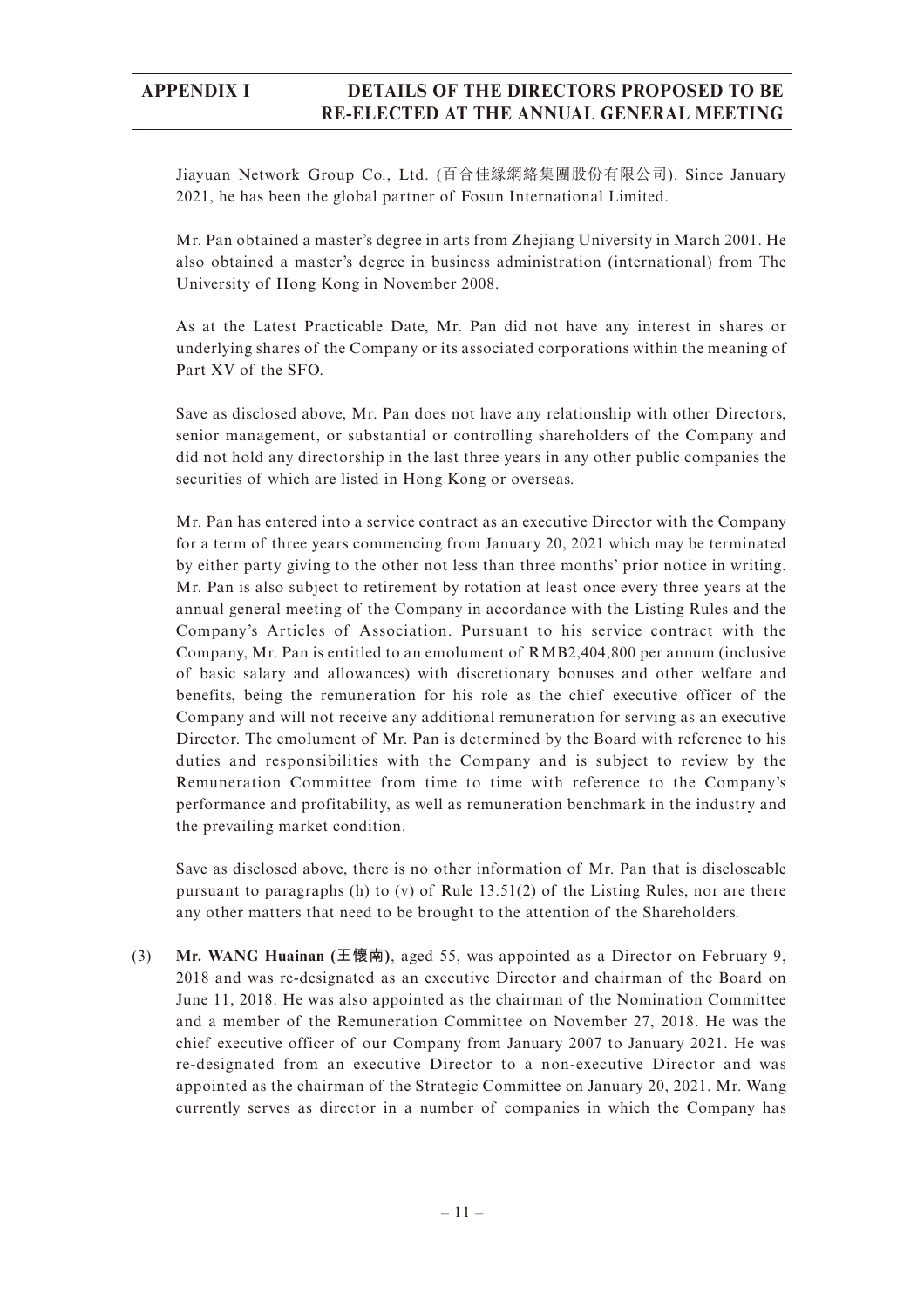equity interests, including certain subsidiaries of the Company. Mr. Wang founded the Group in January 2007. Mr. Wang is primarily responsible for the Company's overall strategy formulation.

Prior to founding the Group, Mr. Wang had many years of experience in the fields of marketing and administrative management. From 1996 to 2001, he served as a brand manager at The Procter & Gamble Company (a company listed on New York Stock Exchange, ticker symbol: PG), where he was primarily responsible for brand building, promotion and marketing. From 2001 to 2005, he served as a senior marketing director at Yahoo! Inc. (a company formerly listed on NASDAQ, ticker symbol: YHOO) and as the chief executive officer at 1pai.com.cn  $(\nightharpoonup$ 拍網), a joint venture established by Yahoo! Inc. and SINA Corp. From 2005 to 2006, he served as the chief marketing officer, Asia at Google LLC.

Mr. Wang graduated from Tsinghua University with a bachelor's degree in English in July 1988. He also obtained a master's degree in sociology from Columbia University in October 1989 and a master's degree in business administration from Georgetown University in July 1996.

As at the Latest Practicable Date, 370,096,250 Shares were held by Wang Family Limited Partnership, which was owned by Golden Leaf Cayman Holdings Limited (general partner of Wang Family Limited Partnership) as to 0.01%, Golden Leaf Holdings Limited (sole shareholder of Golden Leaf Cayman Holdings Limited) as to 30%, and Mr. Wang in the capacity of trustee of Allen Wang Grantor Retained Annuity Trust (a limited partner of Wang Family Limited Partnership) as to 39.99%. Mr. Wang was the sole shareholder of Golden Leaf Holdings Limited and founder of Allen Wang Grantor Retained Annuity Trust. In addition, as at the Latest Practicable Date, pursuant to the voting agreement dated September 10, 2018 entered into between Tenzing Holdings 2011, Ltd. ("**Tenzing**") and Mr. Wang, Mr. Wang as an attorney had the right to vote over all the 39,687,846 Shares held by Tenzing. Accordingly, Mr. Wang was deemed to be interested in a total of 409,784,096 Shares (comprising 370,096,250 Shares held by Wang Family Limited Partnership and 39,687,846 Shares held by Tenzing) under the SFO.

As at the Latest Practicable Date, Mr. Wang directly held approximately 79.66% equity interest in Zhongming. As he also was the general partner of Ningbo Baoshu Investment and Management LLP ("**Ningbo Baoshu**"), he was therefore deemed to be interested in the 0.47% equity interest held by Ningbo Baoshu in Zhongming under the SFO.

Save as disclosed above, Mr. Wang does not have any relationship with other Directors, senior management, or substantial or controlling shareholders of the Company and did not hold any directorship in the last three years in any other public companies the securities of which are listed in Hong Kong or overseas.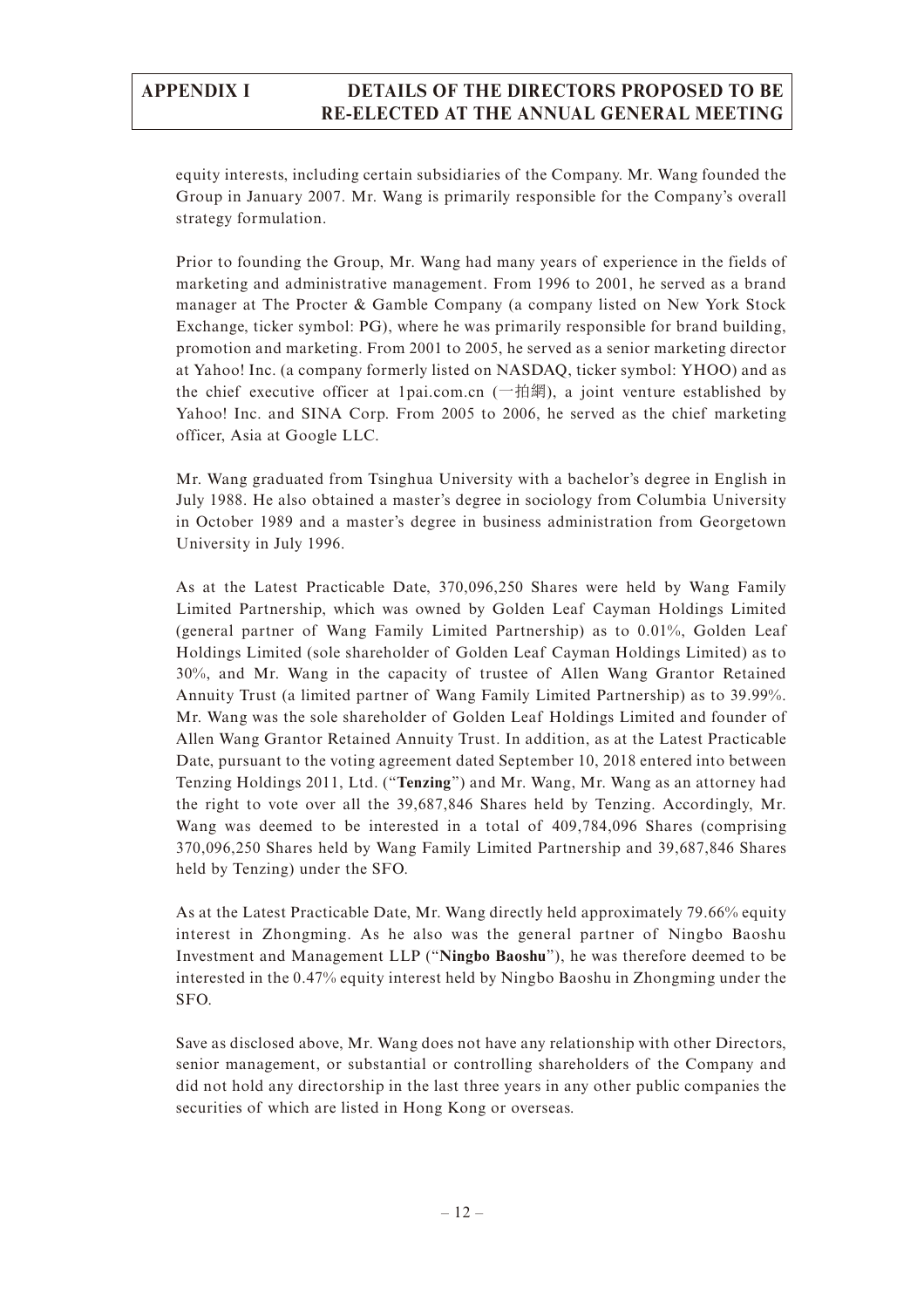Mr. Wang has entered into an appointment letter as a non-executive Director with the Company for a term of three years commencing from January 20, 2021 which may be terminated by either party giving to the other not less than one month's prior notice in writing. Mr. Wang is also subject to retirement by rotation at least once every three years at the annual general meeting of the Company in accordance with the Listing Rules and the Company's Articles of Association. Mr. Wang is entitled to an emolument of RMB3,312,000 per annum with discretionary bonuses. The emolument of Mr. Wang is determined by the Board with reference to his duties and responsibilities with the Company and is subject to review by the Remuneration Committee from time to time with reference to the Company's performance and profitability, as well as remuneration benchmark in the industry and the prevailing market condition.

Save as disclosed above, there is no other information of Mr. Wang that is discloseable pursuant to paragraphs (h) to (v) of Rule 13.51(2) of the Listing Rules, nor are there any other matters that need to be brought to the attention of the Shareholders.

(4) **Mr. QIAN Shunjiang (錢順江)**, aged 56, was appointed as a non-executive Director and a member of the Strategic Committee on January 20, 2021.

Prior to joining the Group, from July 1986 to September 1989, Mr. Qian was a teacher at Shanghai University of Finance and Economics. From September 1989 to April 1996, he served as the financial manager of Shanghai Johnson Co., Ltd. (上海莊臣有限  $\Diamond$ 司). From May 1996 to February 1998, he served as the financial manager of Orient Overseas Container Line (China) Co., Ltd. (東方海外貨櫃航運(中國)有限公司). From March 1998 to April 2004, he served as the financial director of Johnson & Johnson (China) Investment Co., Ltd. (強生(中國)投資有限公司). From May 2004 to August 2006, he served as deputy chief accountant and head of finance department of China Worldbest Group Co., Ltd. (中國華源集團有限公司). From September 2006 to December 2008, he served as vice president and chief financial officer of Lianlian Yintong Electronic Payment Co., Ltd. (連連銀通電子支付有限公司). From February 2009 to May 2010, he served as vice president and chief financial officer of Shanghai Fosun Pharmaceutical (Group) Co., Ltd. (上海復星醫藥(集團)股份有限公司) (a company listed on the Shanghai Stock Exchange, stock code: 600196, and the Stock Exchange, stock code: 2196). From June 2010 to April 2012, Mr. Qian served as consultant of New Journey International Hospital Management Company Limited (新 里程國際醫院管理有限公司). From May 2012 to May 2013, Mr. Qian served as deputy chief financial officer of Shanghai Fosun High Technology (Group) Co., Ltd. (上海復 星高科技(集團)有限公司). From June 2013 to March 2020, he served as vice president and chief accountant of Nanjing Nangang Iron & Steel United Co., Ltd. (南京南鋼鋼 鐵聯合有限公司). He has also been a director of Nanjing Iron & Steel Co., Ltd. (南京鋼 鐵股份有限公司) (a company listed on the Shanghai Stock Exchange, stock code: 600282) since December 2013. Since April 2020, he joined Fosun International Limited (復星國際有限公司) (a company listed on the Stock Exchange, stock code: 0656) as vice president and co-chief financial officer.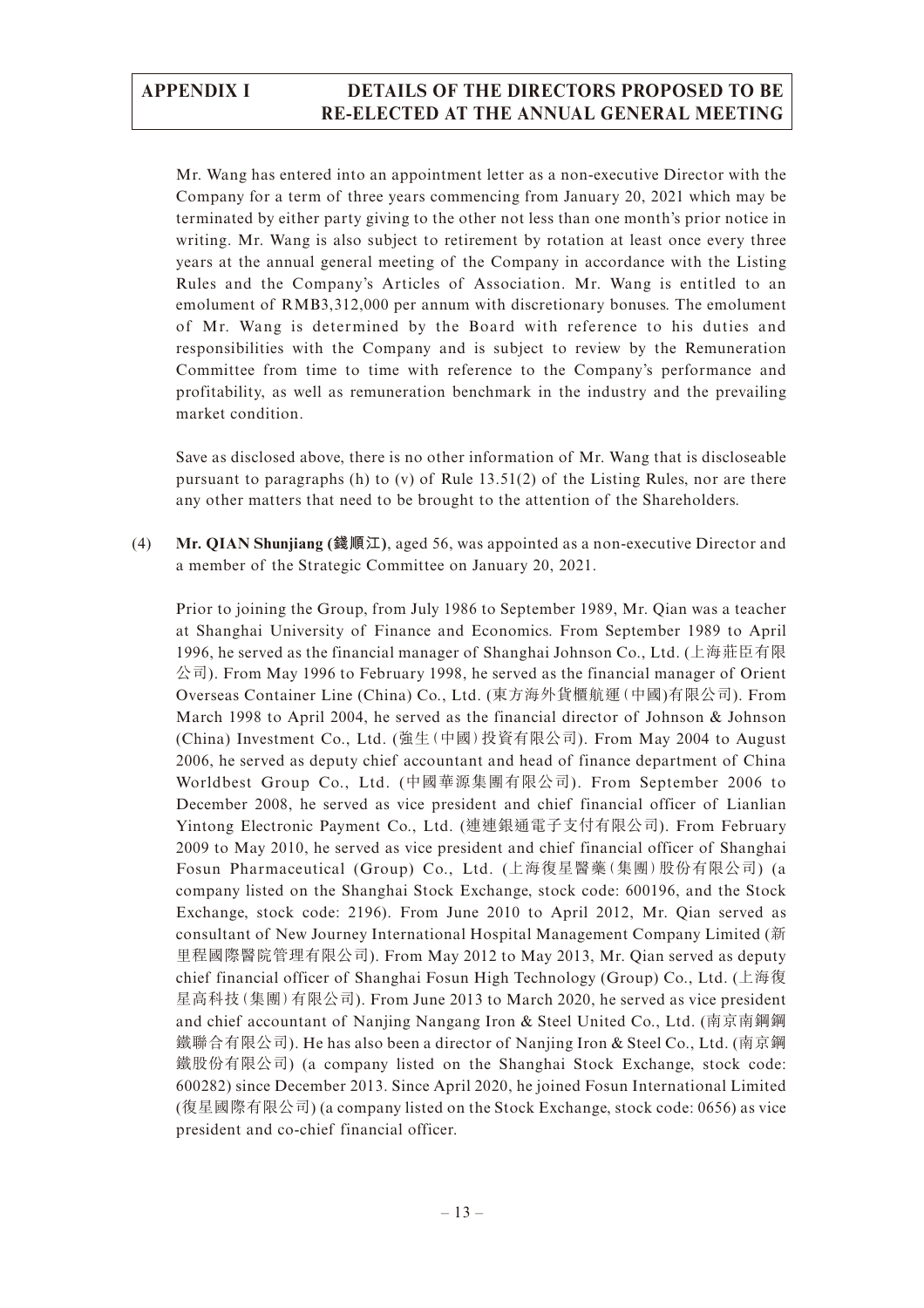Mr. Qian obtained his bachelor's degree in accounting from Shanghai University of Finance and Economics in July 1986.

As at the Latest Practicable Date, Mr. Qian did not have any interest in shares or underlying shares of the Company or its associated corporations within the meaning of Part XV of the SFO.

Save as disclosed above, Mr. Qian does not have any relationship with other Directors, senior management, or substantial or controlling shareholders of the Company and did not hold any directorship in the last three years in any other public companies the securities of which are listed in Hong Kong or overseas.

Mr. Qian has entered into an appointment letter as a non-executive Director with the Company for a term of three years commencing from January 20, 2021 which may be terminated by either party giving to the other not less than one month's prior notice in writing. Mr. Qian is also subject to retirement by rotation at least once every three years at the annual general meeting of the Company in accordance with the Listing Rules and the Company's Articles of Association. The Company will not pay any remuneration to Mr. Qian during his appointment as a non-executive Director but his remuneration is subject to annual review by the Remuneration Committee.

Save as disclosed above, there is no other information of Mr. Qian that is discloseable pursuant to paragraphs (h) to (v) of Rule 13.51(2) of the Listing Rules, nor are there any other matters that need to be brought to the attention of the Shareholders.

(5) **Mr. GAO Min (高敏)**, aged 47, was appointed as a non-executive Director on January 20, 2021 and the vice chairman of the Board on March 30, 2021.

Prior to joining the Group, from July 1995 to April 2000, Mr. Gao joined Shanghai Biouxi Gas Co., Ltd. (上海比歐西氣體有限公司) and served as human resources director. From November 2001 to June 2002, he served as human resources director and management consultant of Pufeng International Management Consultancy Co., Ltd. (普豐國際管理諮詢有限公司). From July 2002 to February 2007, he served as assistant to chairman of the board of directors and the director of administrative human resources of Shanghai Tongce Real Estate Consultancy Co., Ltd. (上海同策房 產諮詢有限公司) (currently known as Tongce Real Estate Consultancy Co., Ltd. (同策 房產諮詢股份有限公司)). From March 2007 to January 2015, he served as the vice president and general manager of human resources center of Shanghai Forte Land Company Limited (復地(集團)股份有限公司) and as the chairman of the board of directors of its several subsidiaries. From February 2015 to February 2016, Mr. Gao joined Shanghai Fosun High Technology (Group) Co., Ltd. (上海復星高科技(集團)有 限公司) and served as assistant to the president and co-general manager of human resources department. From June 2015 to May 2017, Mr. Gao served as a non-executive director of Shanghai Ganglian E-commerce Holdings Co., Ltd. (上海鋼 聯電子商務股份有限公司) (a company listed on the Shenzhen Stock Exchange, stock code: 300226). From March 2016 to September 2018, he served as vice president and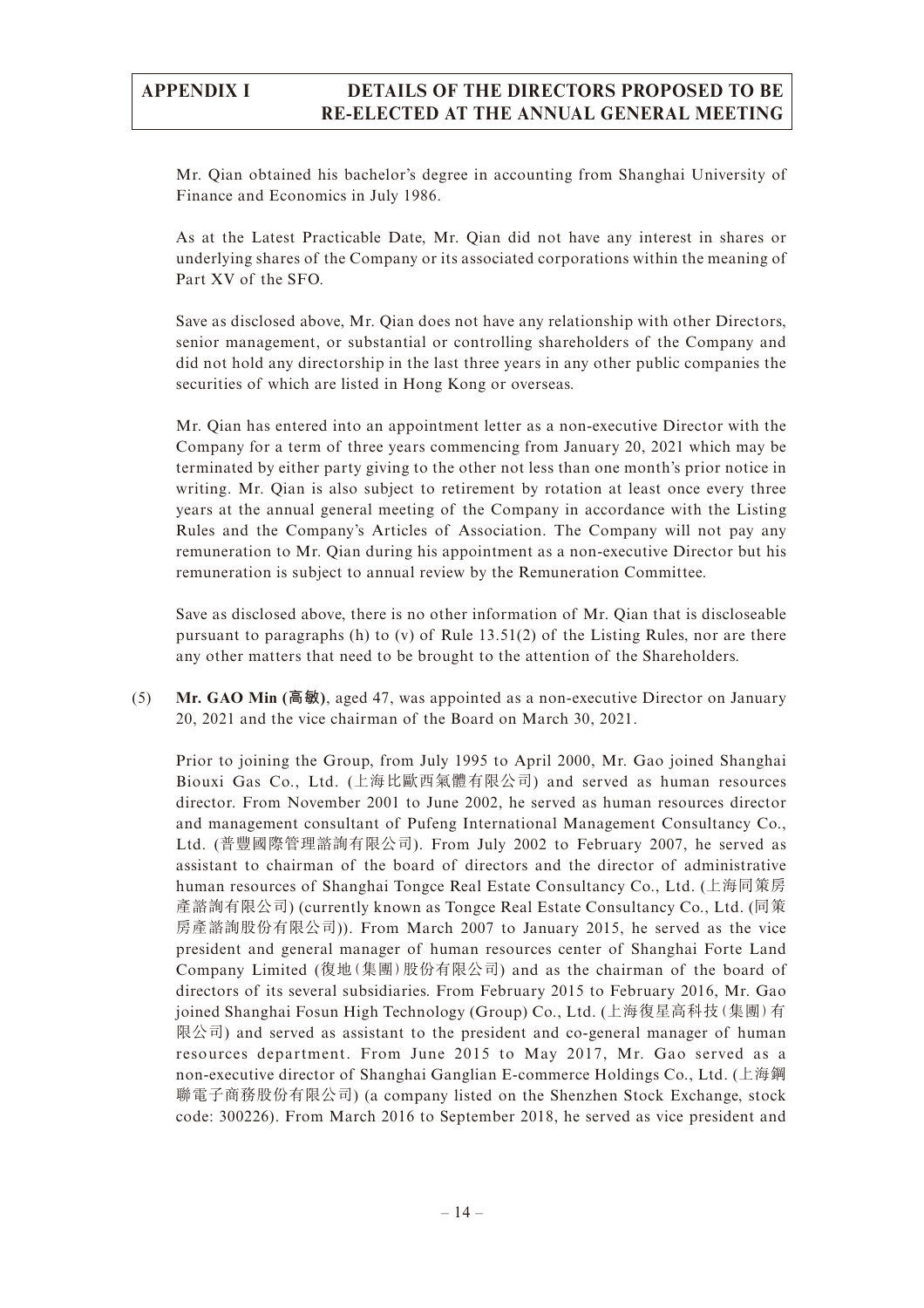general manager of human resources center of Shanghai Yuyuan Tourist Mart (Group) Co., Ltd. (上海豫園旅遊商城(集團)股份有限公司) (a company listed on the Shanghai Stock Exchange, stock code: 600655), and from December 2018 to December 2019 and since November 2020, he has served as its non-executive director.

Since February 2016, he has served as a non-executive director of Zhaojin Mining Industry Company Limited (招金礦業股份有限公司) (a company listed on the Stock Exchange, stock code: 1818). Since October 2018, Mr. Gao has worked at Shanghai Fosun High Technology (Group) Co., Ltd. and has served various positions including senior assistant to the president, co-chief human resource officer, vice president and global partner. He is also currently a non-executive director of Tebon Securities Co., Ltd. (德邦證券股份有限公司) and a non-executive director of Baihe Jiayuan Network Group Co., Ltd. (百合佳緣網絡集團股份有限公司).

Mr. Gao obtained his bachelor's degree in arts from Shanghai Normal University in July 1995, and his master's degree in business administration from China Europe International Business School in April 2002.

As at the Latest Practicable Date, Mr. Gao did not have any interest in shares or underlying shares of the Company or its associated corporations within the meaning of Part XV of the SFO.

Save as disclosed above, Mr. Gao does not have any relationship with other Directors, senior management, or substantial or controlling shareholders of the Company and did not hold any directorship in the last three years in any other public companies the securities of which are listed in Hong Kong or overseas.

Mr. Gao has entered into an appointment letter as a non-executive Director with the Company for a term of three years commencing from January 20, 2021 which may be terminated by either party giving to the other not less than one month's prior notice in writing. Mr. Gao is also subject to retirement by rotation at least once every three years at the annual general meeting of the Company in accordance with the Listing Rules and the Company's Articles of Association. The Company will not pay any remuneration to Mr. Gao during his appointment as a non-executive Director but his remuneration is subject to annual review by the Remuneration Committee.

Save as disclosed above, there is no other information of Mr. Gao that is discloseable pursuant to paragraphs (h) to (v) of Rule  $13.51(2)$  of the Listing Rules, nor are there any other matters that need to be brought to the attention of the Shareholders.

(6) **Mr. WANG Changying (王長穎)**, aged 47, was appointed as a non-executive Director on June 11, 2018 and a member of the Strategic Committee on January 20, 2021. He was the vice chairman of the Board from March 30, 2020 to March 30, 2021. Mr. WANG participates in the Company's investment plan and formulating the Company's corporate and business strategies. He has been a director of Zhongming since January 2017.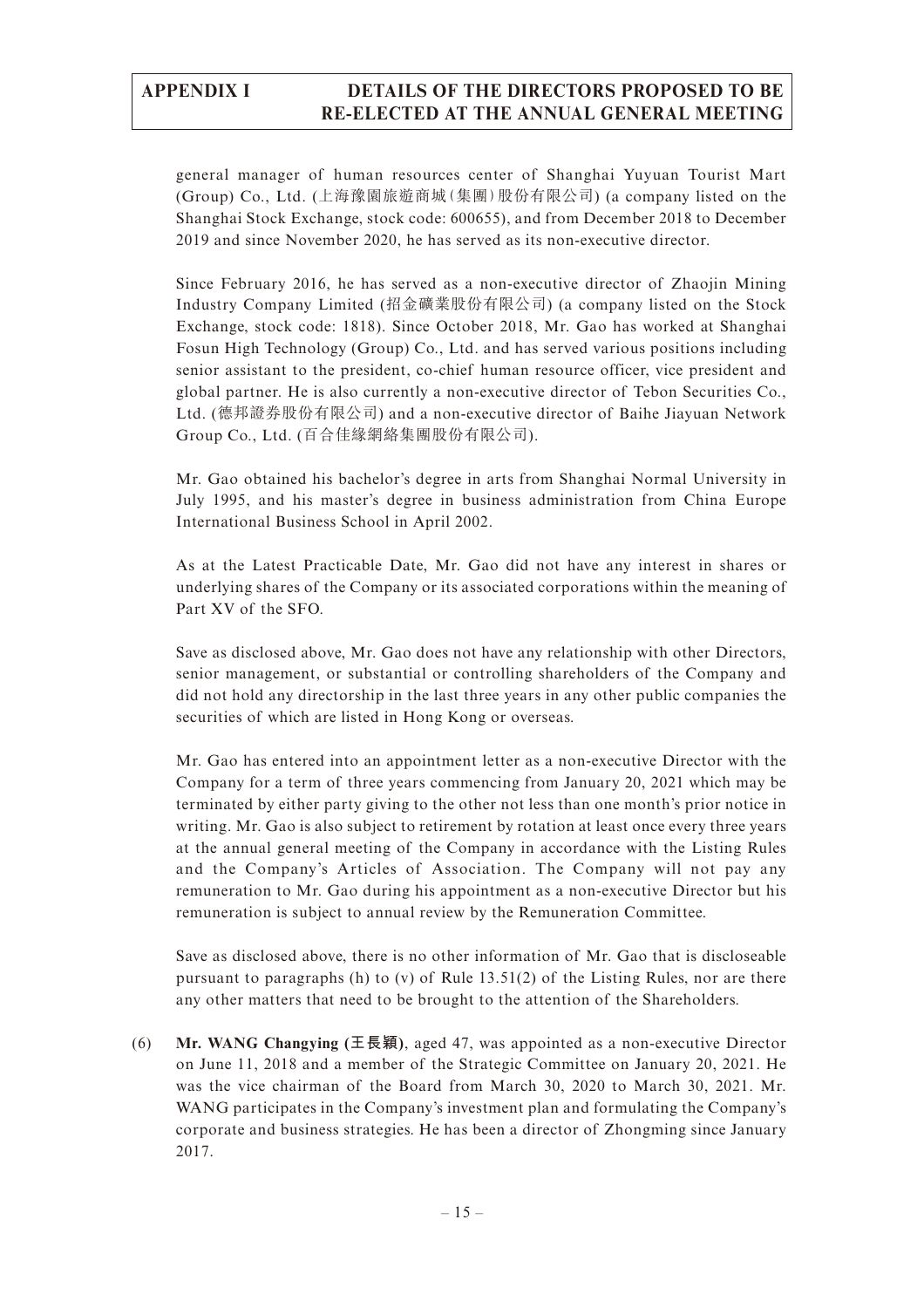Mr. Wang has been a vice president of healthcare holdings department since May 2016, a senior assistant president since March 2018 and the chairman of maternal infant and family group since September 2018, at Shanghai Fosun High Technology (Group) Co., Ltd. (上海復星高科技(集團)有限公司). Mr. Wang is currently a director of Shenyang Tian An Technology Co., Ltd. (瀋陽天安科技股份有限公司) (a company listed on The National Equities Exchange And Quotations Co., Ltd., stock code: 834661) and Shandong Taihe Water Treatment Technologies Co., Ltd. (山東泰和水處理科技股份有 限公司) (a company listed on the Shenzhen Stock Exchange, stock code: 300801). Mr. Wang was a director of Juewei Food Co., Ltd. (絕味食品股份有限公司) (a company listed on the Shanghai Stock Exchange, stock code: 603517) from May 8, 2017 to November 16, 2018, a director of Dongzhu Ecological Environment Protection Co., Ltd. (東珠生態環保股份有限公司) (a company listed on the Shanghai Stock Exchange, stock code: 603359, which is previously known as Jiangsu Dongzhu Landscape Co., Ltd. (江蘇東珠景觀股份有限公司)) from May 2012 to April 2018 and a director of Shenzhen Megmeet Electrical Co., Ltd. (深圳麥格米特電氣股份有限公司) (a company listed on the Shenzhen Stock Exchange, stock code: 002851) from August 9, 2010 to May 8, 2019.

In addition, Mr. Wang currently holds directorships in several companies including Dianwang (Cayman) Inc. since October 2016, Wuhan Huakang Century Cleanroom Technology Engineering Co., Ltd. (武漢華康世紀潔淨室技術工程有限公司) since February 2017, Yangtuo Technology Inc. since February 2017, Jiangsu Jingang Culture & Technology Group Co., Ltd. (江蘇金剛文化科技集團股份有限公司) since May 2017, Shanghai Qinmiao Technology Co., Ltd. (上海親苗科技有限公司) since July 2018, Hangzhou Qinbei Technology Co., Ltd. (杭州親貝科技有限公司) since February 2019 and TICKLED MEDIA PTE. LTD. since August 2019. Since September 2011, he has been the director and general manager of Xizang Fosun Venture Capital Co., Ltd. (西藏復星投資管理有限公司). Since February 2018, he has been the manager of Ningbo Meishan Bonded Port Xingbao Investment Management Co., Ltd. (寧波梅山 保稅港區星寶投資管理有限公司). Since March 2018, he has been the effective controller and director of Wingnou Investments Limited. Since April 2019, he has been the chairman and legal representative of Baihe Jiayuan Network Group Co., Ltd. (百合 佳緣網絡集團股份有限公司). Since October 2019, he has been the legal representative, executive director and general manager of Ningbo Meishan Bonded Port Yuanhong Enterprise Management Consulting Co., Ltd. (寧波梅山保稅港區緣宏企業管理諮詢有 限公司). Since July 2020, he has been the legal representative, executive director and general manager of Shanghai Fosun Baoye Investment Management Co., Ltd. (上海復 星保業投資管理有限公司).

Mr. Wang received a bachelor's degree in economic information management from China Institute of Finance (中國金融學院) (which merged with University of International Business and Economics (對外經濟貿易大學) in 2000) in July 1994 and a master's degree in finance from Liaoning University in June 1999.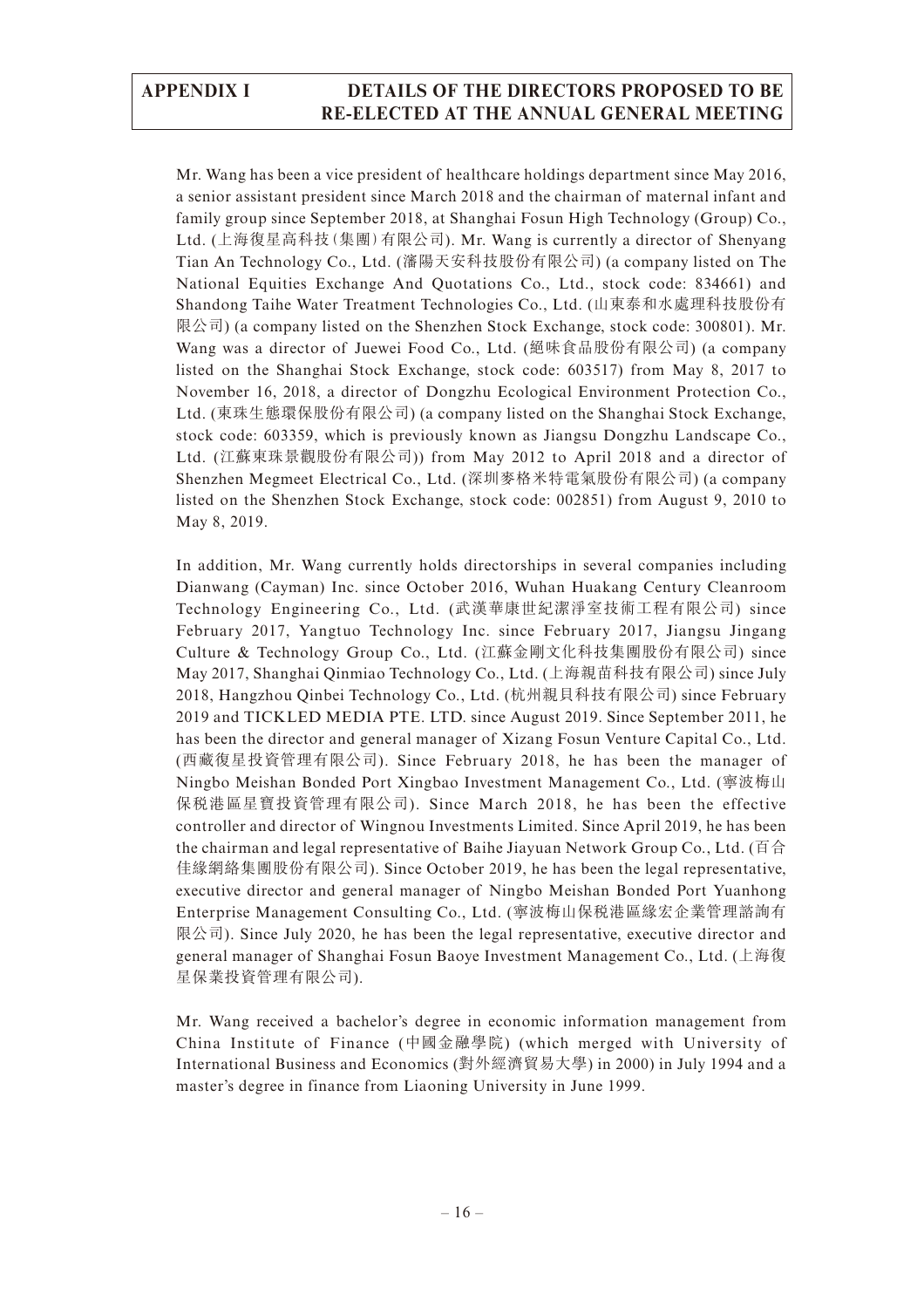As at the Latest Practicable Date, Mr. Wang was deemed to be interested in 550,943 Shares held by his controlled corporation, Wingnou Investments Limited. He also directly held approximately 0.04% equity interest in Zhongming within the meaning of Part XV of the SFO.

Save as disclosed above, Mr. Wang does not have any relationship with other Directors, senior management, or substantial or controlling shareholders of the Company and did not hold any directorship in the last three years in any other public companies the securities of which are listed in Hong Kong or overseas.

Mr. Wang has entered into an appointment letter as a non-executive Director with the Company on November 1, 2018 for a term of three years commencing from the Listing Date which may be terminated by either party giving to the other not less than one month's prior notice in writing. Mr. Wang is also subject to retirement by rotation at least once every three years at the annual general meeting of the Company in accordance with the Listing Rules and the Company's Articles of Association. The Company will not pay any remuneration to Mr. Wang during his appointment as a non-executive Director but his remuneration is subject to annual review by the Remuneration Committee.

Save as disclosed above, there is no other information of Mr. Wang that is discloseable pursuant to paragraphs (h) to (v) of Rule 13.51(2) of the Listing Rules, nor are there any other matters that need to be brought to the attention of the Shareholders.

(7) **Mr. CHEN Guanglei (陳廣壘)**, aged 51, was appointed as an independent non-executive Director, the chairman of the Audit Committee and a member of the Remuneration Committee on November 27, 2018. He was appointed as the chairman of the Remuneration Committee and a member of Nomination Committee on June 30, 2020, and a member of the Strategic Committee on January 20, 2021. He is primarily responsible for supervising and providing independent judgment to the Board.

From 1992 to 2001, Mr. Chen worked at Pingdingshan sub-branch and Henan branch of China Construction Bank, where he was primarily responsible for accounting and auditing. From January 2005 to August 2005, Mr. Chen worked at the finance department of Financial Street Holdings Co., Ltd. (金融街控股股份有限公司) (a company listed on the Shenzhen Stock Exchange, stock code: 000402) and the head of finance department at Financial Street Huizhou Properties Co., Ltd. (金融街惠州置業 有限公司). From April 2008 to May 2011, Mr. Chen worked as the financial controller at Zhongjin Gold Corporation Limited (中金黃金股份有限公司) (a company listed on the Shanghai Stock Exchange, stock code: 600489). Mr. Chen worked as the deputy chief accountant from May 2011 to July 2012 and then as the chief economist from July 2012 to November 2017 at Beijing Financial Street Investment Group Co., Ltd. (北京金融街投資(集團)有限公司). He also served as assistant to the chairman and deputy general manager at Tianrui Group Co., Ltd. (天瑞集團股份有限公司) and chairman of the board of Tianrui Group Finance Co., Ltd. (天瑞集團財務有限責任公 司) from November 2017 to March 2018. Mr. Chen was a non-executive director at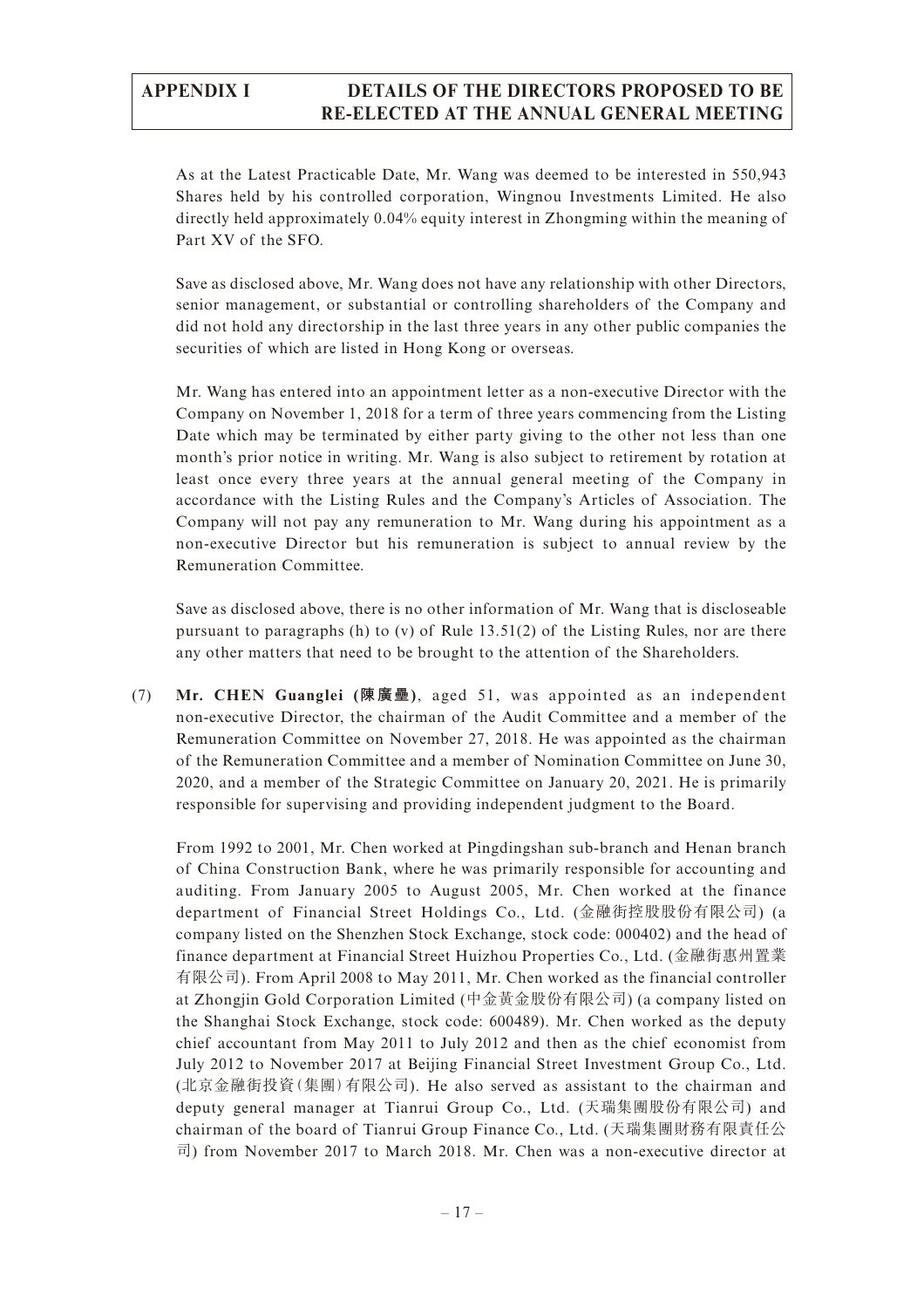Hengtai Securities Co., Ltd (恒泰證券股份有限公司) (a company listed on the Stock Exchange, stock code: 1476) from September 2012 to November 2017. From March 2019 to November 2019, Mr. Chen was an independent non-executive director of Xiamen Overseas Chinese Electronic Co., Ltd. (廈門華僑電子股份有限公司) (a company listed on the Shanghai Stock Exchange, stock code: 600870). From April 2018 to July 2019, Mr. Chen was the president of Hongjing Enterprise Consulting (Beijing) Co., Ltd. (紅京企業諮詢(北京)有限公司).

Mr. Chen has been an external director of Beijing Enterprises Group Company Limited (北京控股集團有限公司) delegated by Stated-owned Assets Supervision and Administration Commission of the State Council of Beijing since December 2018, an independent non-executive director of Hainan Jingliang Holdings Co. Ltd. (海南京糧 控股股份有限公司) (a company listed on the Shenzhen Stock Exchange, stock code: 000505, 200505) since September 2019 and an independent non-executive director of DreamEast Group Limited (夢東方集團有限公司) (a company listed on the Stock Exchange, stock code: 593) since December 20, 2019. He is also currently the vice president and financial officer of Tibet Ningsuan Technology Group Co., Ltd. (西藏寧 算科技集團有限公司).

Mr. Chen is currently an off-campus graduate advisor at Central University of Finance and Economics (中央財經大學), Chinese Academy of Fiscal Sciences (中國財政科學研 究院), Capital University of Economics and Business (首都經貿大學), Beijing Technology and Business University (北京工商大學), China University of Mining and Technology, Beijing (中國礦業大學, 北京), Shanghai National Accounting Institute (上海國家會計學院) and Beijing National Accounting Institute (北京國家會計學院). He is also an invited member of the financial committee of Western Returned Scholars Association (歐美同學會), a deputy secretary of Green Manufacturing Association of China (中國綠色製造聯盟), a member of the Professional Steering Committee of Chinese Institute of Certified Public Accountants and a managing director of the Chinese Medical Accounting Association (中國醫藥會計學會).

Mr. Chen graduated from Henan College of Finance and Economics (河南財經學院) (currently known as Henan University of Finance and Economics (河南財經政法大學)) with a bachelor's degree in accounting in December 2000 and from Zhengzhou University (鄭州大學) with a bachelor's degree in finance in July 2002. He received his master's degree in accounting from the Research Institute of Fiscal Science affiliated to Ministry of Finance (財政部科學研究所) (currently known as Chinese Academy of Fiscal Sciences (中國財政科學研究院)) in July 2005, his doctorate degree in accounting from Central University of Finance and Economics (中央財經大學) in June 2008 and conducted his postdoctoral research in applied economics at the Research Institute of Fiscal Science affiliated to Ministry of Finance from June 2012 to September 2014.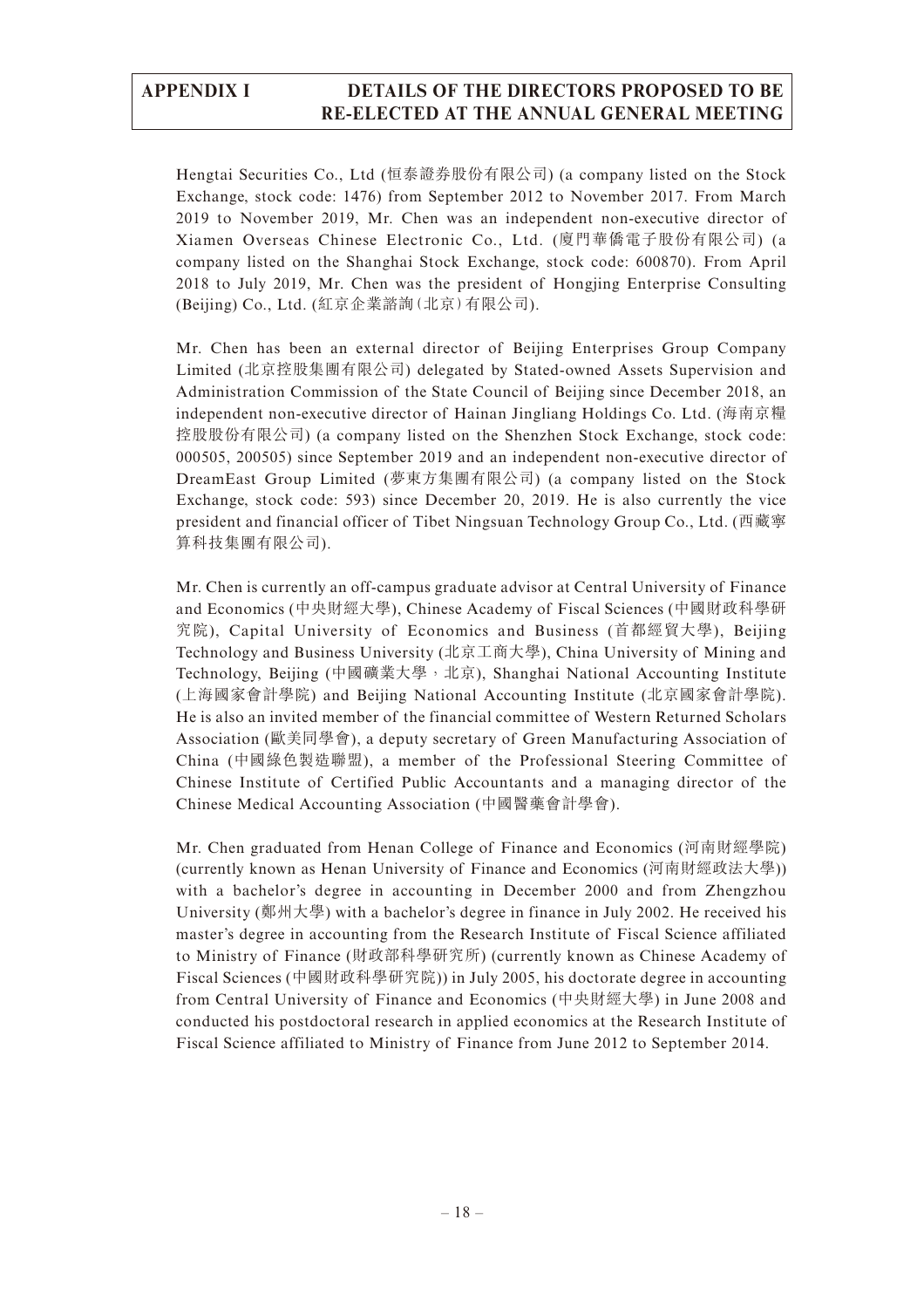Mr. Chen received a certificate of "National Leading Accountant" (全國會計領軍人才 證書) issued by Ministry of Finance in November 2015. He has been accredited as a certified tax agent by the Office of Personnel of Henan Province (河南省人事廳) in December 2002 and a certified public accountant by the Chinese Institute of Certified Public Accountants in April 2011.

As at the Latest Practicable Date, Mr. Chen did not have any interest in shares or underlying shares of the Company or its associated corporations within the meaning of Part XV of the SFO.

Save as disclosed above, Mr. Chen does not have any relationship with other Directors, senior management, or substantial or controlling shareholders of the Company and did not hold any directorship in the last three years in any other public companies the securities of which are listed in Hong Kong or overseas.

Mr. Chen has entered into an appointment letter as an independent non-executive Director with the Company on November 1, 2018 for a term of three years commencing from the Listing Date which may be terminated by either party giving to the other not less than three months' prior notice in writing. Mr. Chen is also subject to retirement by rotation at least once every three years at the annual general meeting of the Company in accordance with the Listing Rules and the Company's Articles of Association. Pursuant to his appointment letter with the Company, Mr. Chen is entitled to receive an emolument of RMB300,000 per annum. The emolument of Mr. Chen is determined by the Board with reference to his duties and responsibilities with the Company and is subject to review by the Remuneration Committee from time to time with reference to the Company's performance and profitability, as well as remuneration benchmark in the industry and the prevailing market condition.

Save as disclosed above, there is no other information of Mr. Chen that is discloseable pursuant to paragraphs (h) to (v) of Rule 13.51(2) of the Listing Rules, nor are there any other matters that need to be brought to the attention of the Shareholders.

(8) **Mr. SHIAH Hung-Yu (夏弘禹)**, aged 59, was appointed as an independent non-executive Director of the Company on June 30, 2020 and a member of the Strategic Committee on January 20, 2021. He is responsible for supervising and providing independent judgment to the Board.

Mr. Shiah joined Shanghai Marco Mary Xinyuan Culture Communication Co., Ltd. (上海馬可瑪麗欣園文化傳播有限公司) in January 2018 and has served as their chief executive officer since then. Since April 2019, Mr. Shiah has also worked at Shanghai Changning Taini Hantuoyu Co., Ltd. (上海長寧泰尼漢托育有限公司) as a course development consultant. Since December 2015, he has worked at Beijing Fuxue Online Education Technology Co., Ltd. (北京府學在線教育科技有限公司), and has served as their chairman of the board of directors since July 2018. From January 2002 to January 2012, he served as the founder and chief executive officer at each of Jingzhong (Shanghai) Management Consulting Co., LTD (精中(上海)管理諮詢有限公司) and Shanghai Gymboree Science and Education Service Co., Ltd. (上海金寶貝科教服務有 限公司). From June 1994 to December 2002, he worked at Swire Group and Taikoo Motors Group and had been their general manager since January 1998.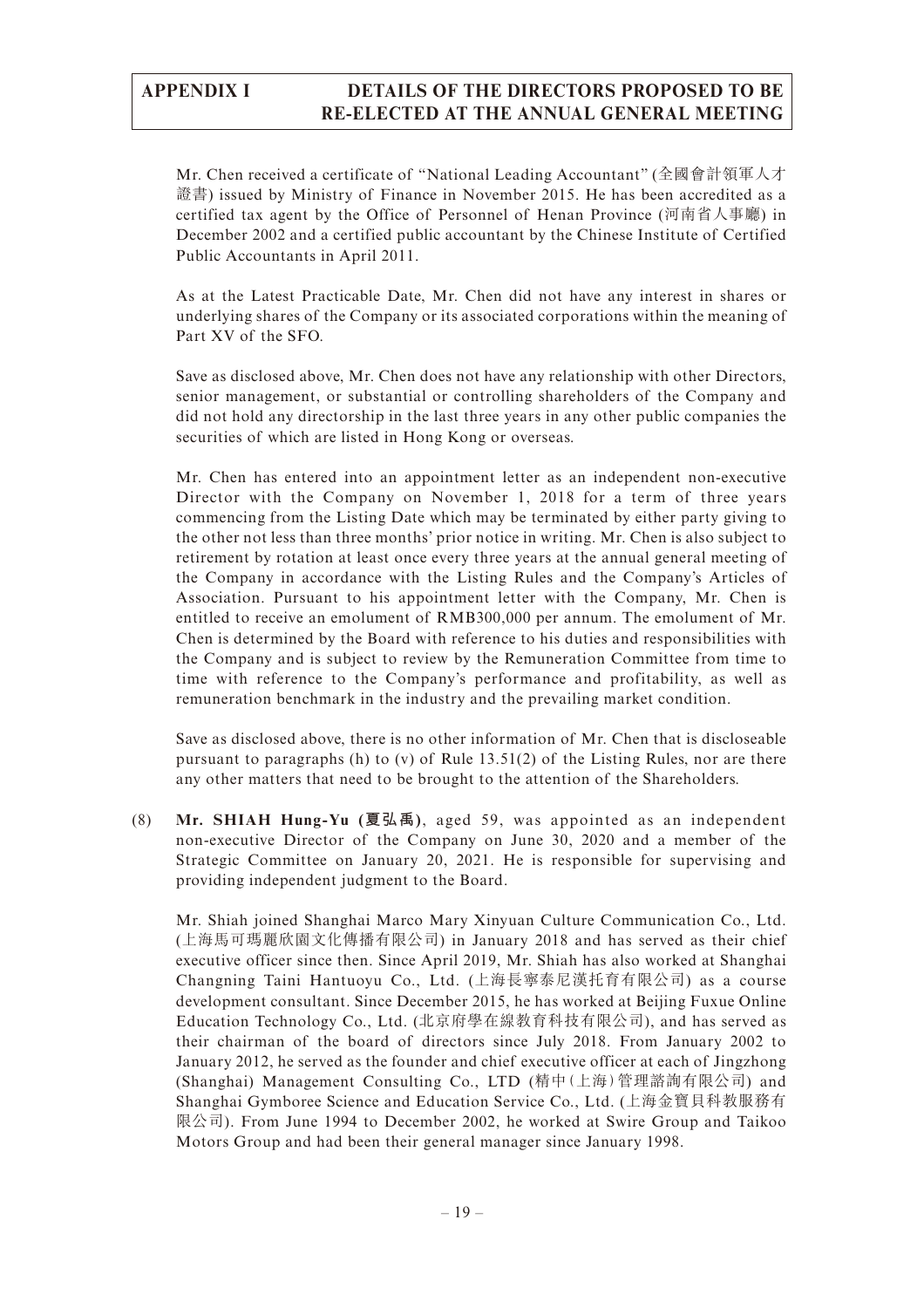Mr. Shiah has been a consultant at Beijing Xia Jing Shan Culture Co. Ltd. (北京夏荊山 文化有限公司) since May 2018. He also served as a director at Butterfly House (蝴蝶之 家) from August 2018 to November 2019.

Mr. Shiah obtained his bachelor's degree in science from University of California, Los Angeles in 1985. He finished the advanced management program offered by INSEAD in June 2001.

Mr. Shiah was a director and the legal representative of Nisong Trade (Shanghai) Co., Ltd. (倪頌貿易(上海)有限公司) ("**Nisong Trade**") when its business license was revoked in June 12, 2019 as a result of overdue annual inspection. Nisong Trade was primarily engaged in the sales of maternal and infant products and has ceased to operate since 2018. Nisong Trade is established in the PRC and is currently during the course of deregistration.

Mr. Shiah confirmed that there is no wrongful act on his part leading to the license revocation and is not aware of any actual or potential claim has been or will be made against him as a result of such license revocation, and that no misconduct or misfeasance had been involved in the license revocation of Nisong Trade.

As at the Latest Practicable Date, Mr. Shiah did not have any interest in shares or underlying shares of the Company or its associated corporations within the meaning of Part XV of the SFO.

Save as disclosed above, Mr. Shiah does not have any relationship with other Directors, senior management, or substantial or controlling shareholders of the Company and did not hold any directorship in the last three years in any other public companies the securities of which are listed in Hong Kong or overseas.

Mr. Shiah has entered into an appointment letter as an independent non-executive Director with the Company for a term of three years commencing from June 30, 2020 which may be terminated by either party giving to the other not less than one month's prior notice in writing. Mr. Shiah is also subject to retirement by rotation at least once every three years at the annual general meeting of the Company in accordance with the Listing Rules and the Company's Articles of Association. Pursuant to his appointment letter with the Company, Mr. Shiah is entitled to receive an emolument of RMB300,000 per annum. The emolument of Mr. Shiah is determined by the Board with reference to his duties and responsibilities with the Company and is subject to review by the Remuneration Committee from time to time with reference to the Company's performance and profitability, as well as remuneration benchmark in the industry and the prevailing market condition.

Save as disclosed above, there is no other information of Mr. Shiah that is discloseable pursuant to paragraphs (h) to (v) of Rule 13.51(2) of the Listing Rules, nor are there any other matters that need to be brought to the attention of the Shareholders.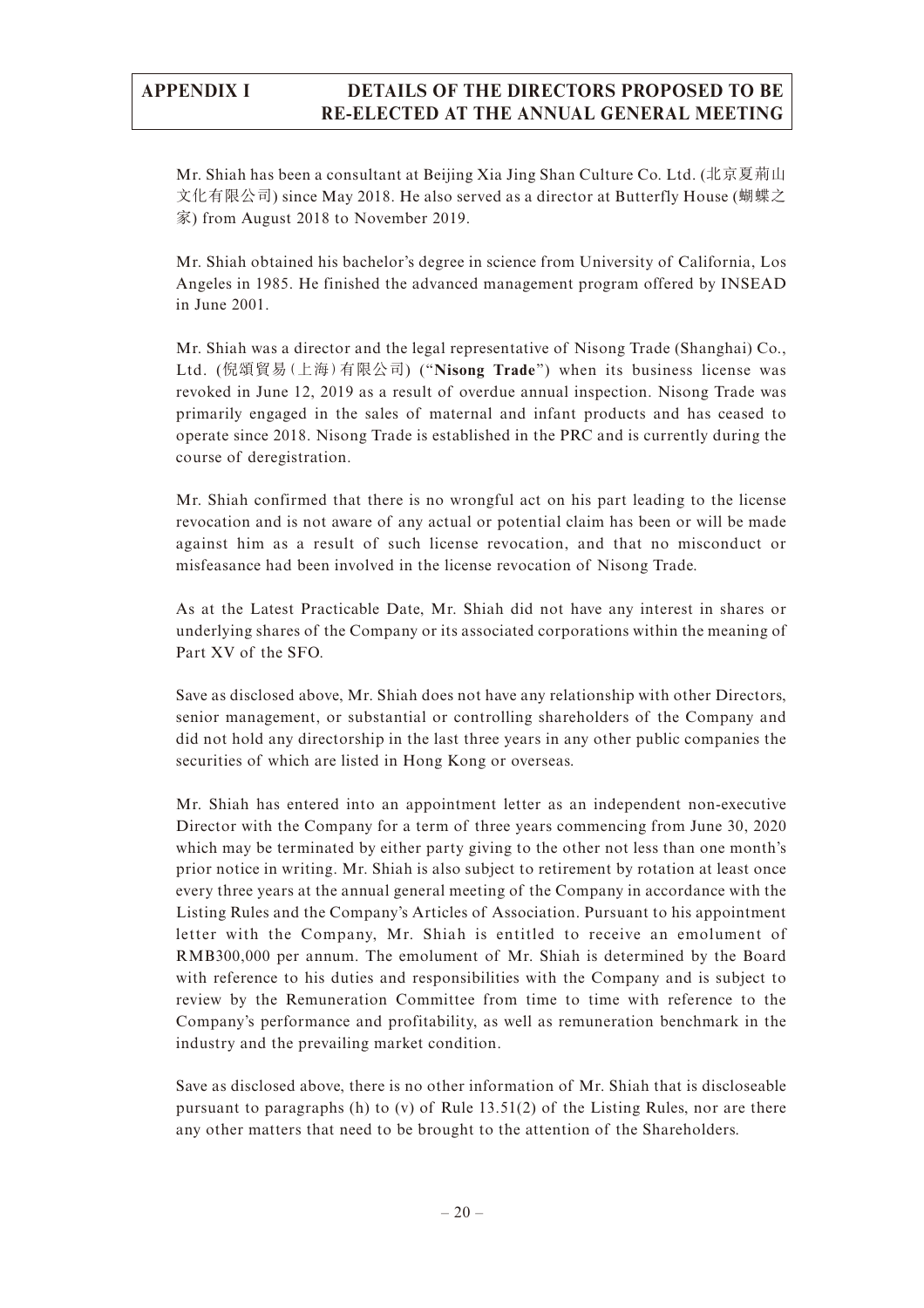# **APPENDIX II EXPLANATORY STATEMENT ON THE SHARE REPURCHASE MANDATE**

The following is an explanatory statement required by the Listing Rules to provide the Shareholders with requisite information reasonably necessary for them to make an informed decision on whether to vote for or against the ordinary resolution to be proposed at the Annual General Meeting in relation to the granting of the Share Repurchase Mandate.

#### **1. SHARE CAPITAL**

As at the Latest Practicable Date, the issued share capital of the Company comprised 1,660,711,609 Shares.

Subject to the passing of the ordinary resolution set out in item 12 of the notice of the Annual General Meeting in respect of the granting of the Share Repurchase Mandate and on the basis that no further Shares are issued or repurchased before the Annual General Meeting, the Directors would be authorized under the Share Repurchase Mandate to repurchase, during the period in which the Share Repurchase Mandate remains in force, a maximum of 166,071,160 Shares, representing 10% of the total number of Shares in issue as at the date of the Annual General Meeting.

#### **2. REASONS FOR SHARE REPURCHASE**

The Directors believe that the granting of the Share Repurchase Mandate is in the best interests of the Company and the Shareholders as a whole.

Repurchase of Shares may, depending on the market conditions and funding arrangements at the time, lead to an enhancement of the net asset value per Share and/or earnings per Share and will only be made when the Directors believe that such a repurchase will benefit the Company and the Shareholders as a whole.

#### **3. FUNDING OF SHARE REPURCHASE**

In repurchasing Shares, the Company may only apply funds legally available for such purpose in accordance with its Memorandum and Articles of Association, the laws of the Cayman Islands and/or any other applicable laws, as the case may be.

#### **4. IMPACT OF SHARE REPURCHASE**

There might be a material adverse impact on the working capital or gearing position of the Company (as compared with the position disclosed in the audited accounts contained in the annual report of the Company for the year ended December 31, 2020) in the event that the Share Repurchase Mandate was to be carried out in full at any time during the proposed repurchase period. However, the Directors do not intend to exercise the Share Repurchase Mandate to such extent as would, in the circumstances, have a material adverse effect on the working capital requirements of the Company or the gearing levels which in the opinion of the Directors are from time to time appropriate for the Company.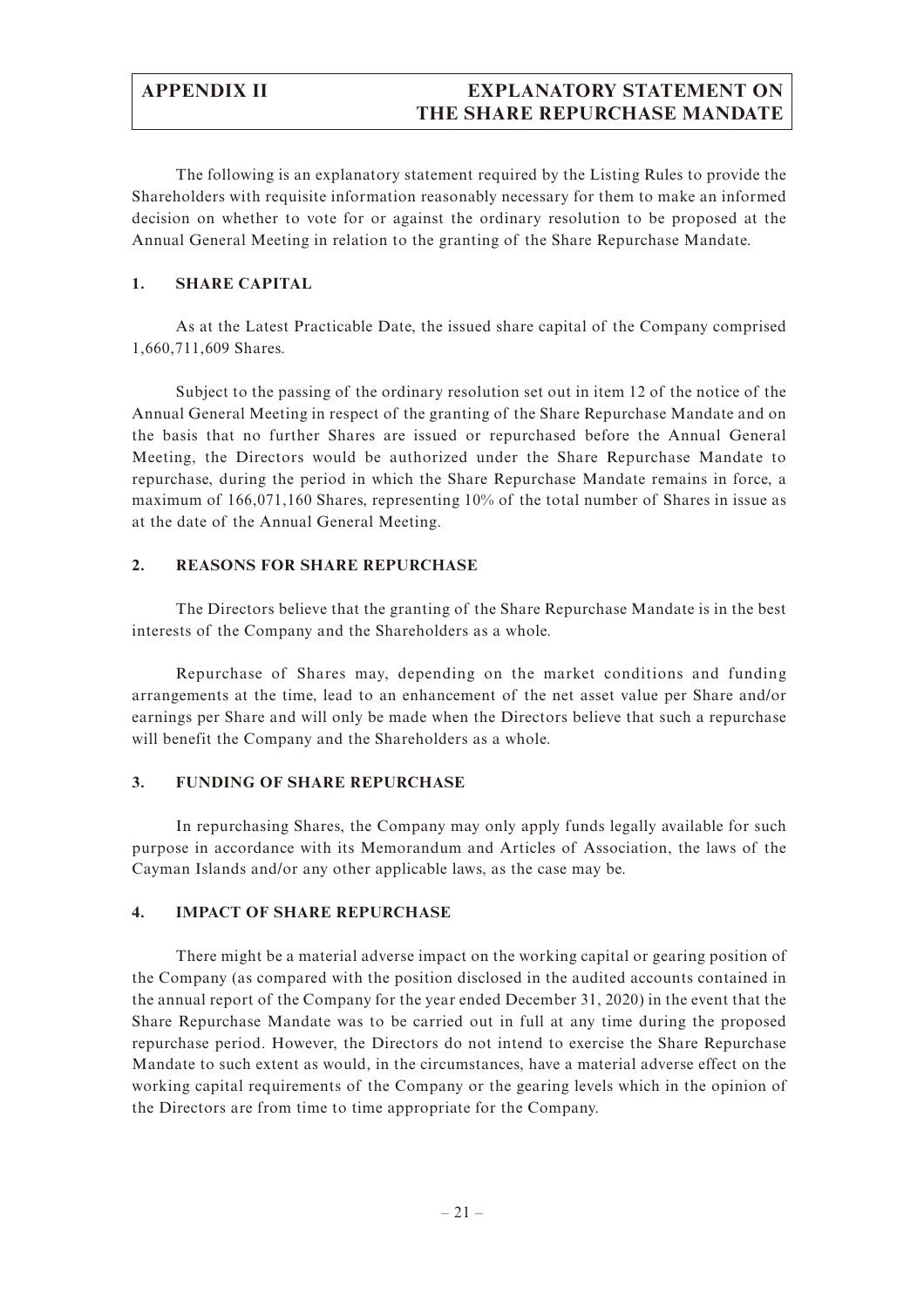## **APPENDIX II EXPLANATORY STATEMENT ON THE SHARE REPURCHASE MANDATE**

#### **5. SHARE PRICES**

The highest and lowest prices per Share at which Shares have traded on the Stock Exchange during each of the previous 12 months up to and including the Latest Practicable Date were as follows:

|                                                       | <b>Price per Share</b> |        |
|-------------------------------------------------------|------------------------|--------|
| <b>Month and Year</b>                                 | <b>Highest</b>         | Lowest |
|                                                       | HK\$                   | HK\$   |
| April 2020                                            | 1.20                   | 0.80   |
| May 2020                                              | 1.62                   | 0.92   |
| June 2020                                             | 1.65                   | 1.32   |
| <b>July 2020</b>                                      | 1.94                   | 1.33   |
| August 2020                                           | 1.53                   | 1.28   |
| September 2020                                        | 1.75                   | 1.28   |
| October 2020                                          | 1.51                   | 1.36   |
| November 2020                                         | 1.50                   | 1.29   |
| December 2020                                         | 1.55                   | 1.24   |
| January 2021                                          | 1.51                   | 1.25   |
| February 2021                                         | 1.38                   | 1.00   |
| March 2021                                            | 1.34                   | 1.05   |
| April 2021 <i>(up to the Latest Practicable Date)</i> | 1.73                   | 1.14   |

#### **6. GENERAL**

To the best of their knowledge and having made all reasonable enquiries, none of the Directors nor any of their respective close associates (as defined in the Listing Rules) have any present intention to sell any Shares to the Company in the event that the granting of the Share Repurchase Mandate is approved by the Shareholders.

The Company has not been notified by any core connected persons (as defined in the Listing Rules) of the Company that they have a present intention to sell any Shares to the Company, or that they have undertaken not to sell any Shares held by them to the Company in the event that the granting of the Share Repurchase Mandate is approved by the Shareholders.

The Directors have undertaken to the Stock Exchange to exercise the power of the Company to repurchase Shares pursuant to the Share Repurchase Mandate in accordance with the Listing Rules and the applicable laws of the Cayman Islands.

#### **7. EFFECT OF TAKEOVERS CODE**

As at the Latest Practicable Date, to the best of the knowledge and belief of the Directors, Mr. WANG Huainan, the chairman of the Board, controls, through Wang Family Limited Partnership and the voting proxy agreement with a Shareholder, the voting rights of a total of 409,784,096 Shares, representing approximately 24.68% of the total issued Shares.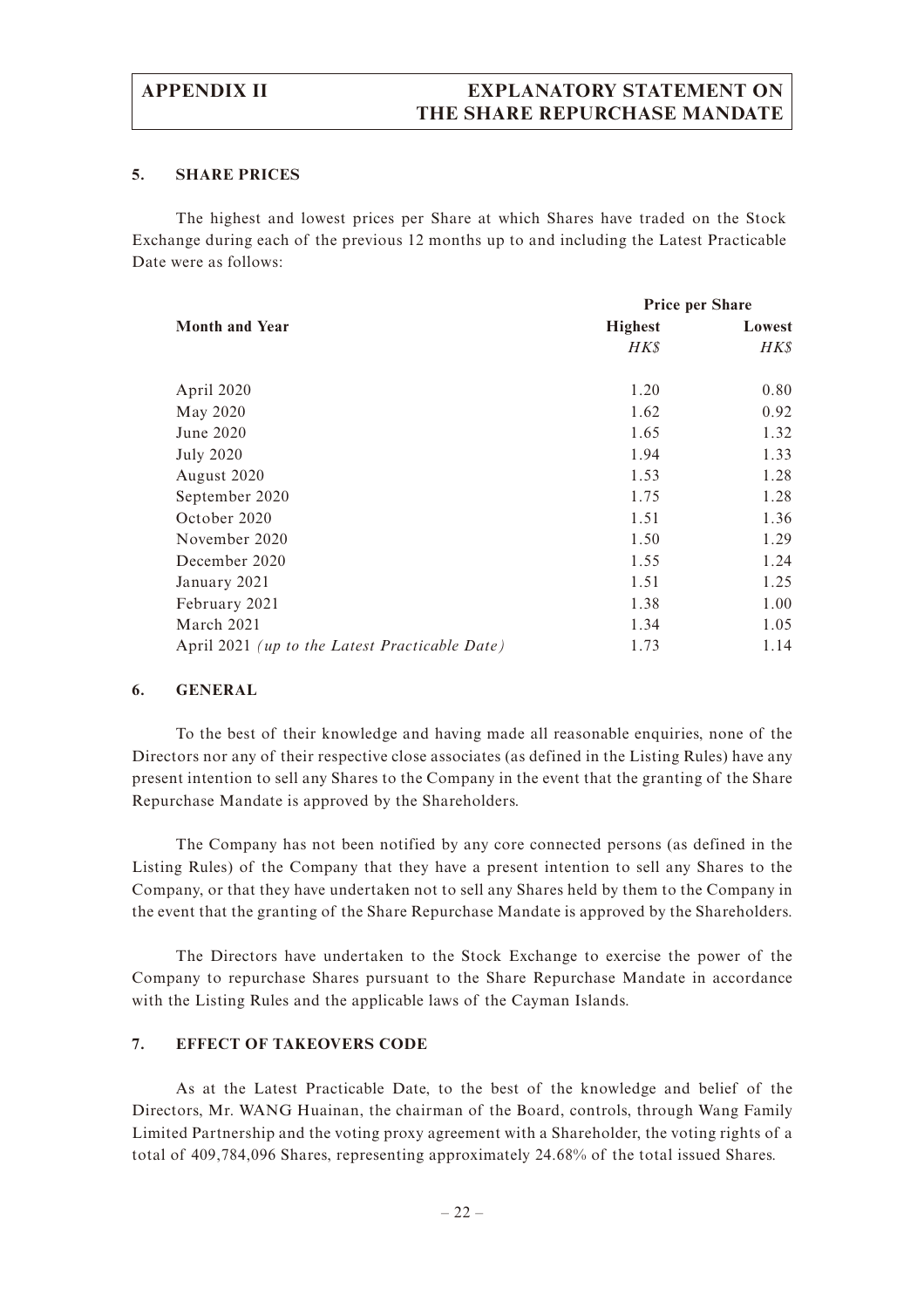## **APPENDIX II EXPLANATORY STATEMENT ON THE SHARE REPURCHASE MANDATE**

As at the Latest Practicable Date, Startree (BVI) Limited and Fosun Health Holdings Limited control the voting rights of 451,532,021 Shares in aggregate, representing approximately 27.19% of the total issued Shares.

As at the Latest Practicable Date, Mr. GUO Guangchang, Fosun International Holdings Ltd., Fosun Holdings Limited and Fosun International Limited (collectively "**Fosun Group**") control the voting rights of 466,637,521 Shares in aggregate, representing approximately 28.10% of the total issued Shares. Wang Family Limited Partnership entered into a pledge agreement in respect of 347,805,032 Shares with Shanghai Fosun High Technology (Group) Co., Ltd., a wholly-owned subsidiary of Fosun International Limited.

In the event that the Share Repurchase Mandate is exercised in full, the shareholding interest of Mr. WANG Huainan would be increased to approximately 27.42% of the total issued Shares while the aggregate shareholding interest of Startree (BVI) Limited and Fosun Health Holdings Limited would be increased to approximately 30.21% of the total issued Shares and the aggregate shareholding interest of the Fosun Group would be increased to approximately 31.22% of the total issued Shares. The Directors consider that such increase in shareholding of Startree (BVI) Limited, Fosun Health Holdings Limited and the Fosun Group will give rise to an obligation to make a mandatory offer under Rule 26 of the Takeovers Code. The Directors have no present intention to exercise the Share Repurchase Mandate to such an extent as would result in takeover obligations or result in the aggregate number of Shares held by the public Shareholders falling below the prescribed minimum percentage required by the Stock Exchange.

#### **8. REPURCHASE OF SHARES BY THE COMPANY**

During the six months prior to the Latest Practicable Date, the Company had not repurchased any of the Shares (whether on the Stock Exchange or otherwise).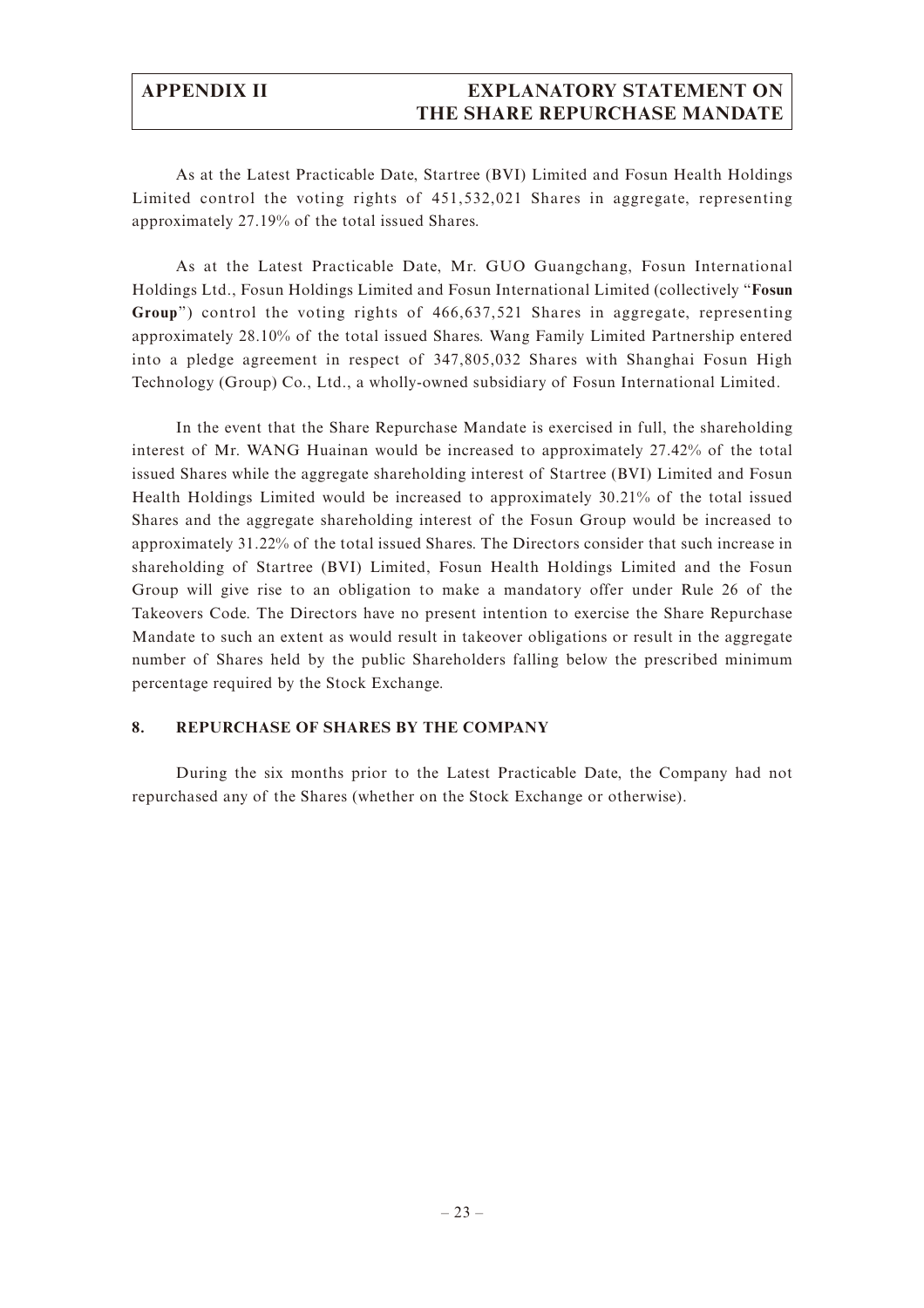

# **NOTICE OF ANNUAL GENERAL MEETING**

**NOTICE IS HEREBY GIVEN THAT** the annual general meeting (the "**Annual General Meeting**") of BabyTree Group 寶寶樹集團 (the "**Company**") will be held at 6th Floor, Building A, Borui Plaza, No. 26 North Road of East Third Ring, Chaoyang District, Beijing, PRC on Thursday, June 10, 2021 at 2:00 p.m. for the following purposes:

- 1. To receive the audited consolidated financial statements of the Company and the reports of the directors and auditors for the year ended December 31, 2020.
- 2. To re-elect Mr. XU Chong as an executive director of the Company.
- 3. To re-elect Mr. PAN Zhiyong as an executive director of the Company.
- 4. To re-elect Mr. WANG Huainan as a non-executive director of the Company.
- 5. To re-elect Mr. QIAN Shunjiang as a non-executive director of the Company.
- 6. To re-elect Mr. GAO Min as a non-executive director of the Company.
- 7. To re-elect Mr. WANG Changying as a non-executive director of the Company.
- 8. To re-elect Mr. CHEN Guanglei as an independent non-executive director of the Company.
- 9. To re-elect Mr. SHIAH Hung-Yu as an independent non-executive director of the Company.
- 10. To authorize the board of directors of the Company (the "**Board**") to fix the remuneration of the directors of the Company.
- 11. To re-appoint Baker Tilly Hong Kong Limited as auditors of the Company and to authorize the Board to fix their remuneration.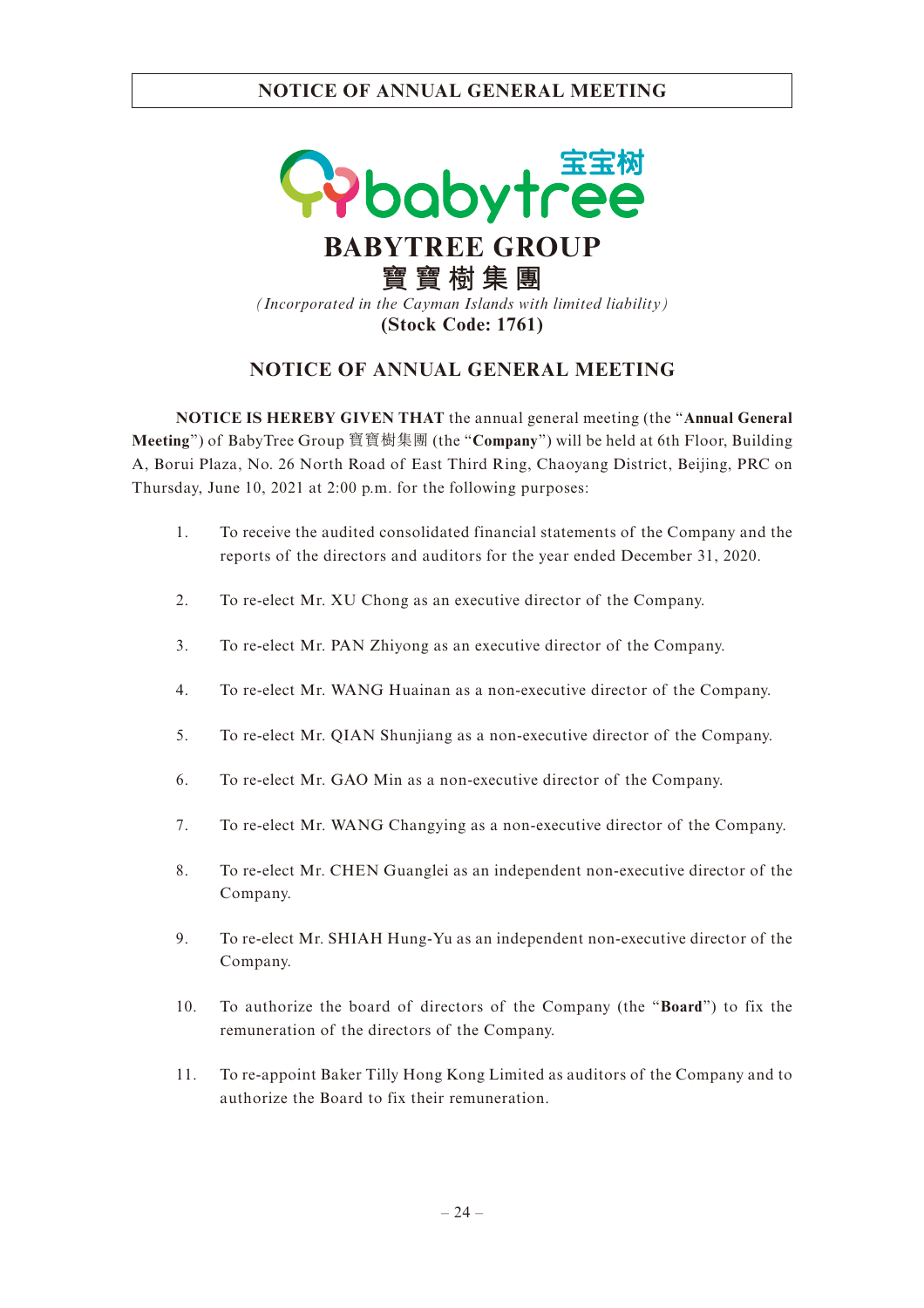12. To consider and, if thought fit, pass with or without amendments, the following resolution as an ordinary resolution:

#### "**THAT**:

- (a) subject to compliance with the prevailing requirements of the Rules Governing the Listing of Securities on The Stock Exchange of Hong Kong Limited (the "**Listing Rules**") and paragraph (b) below, a general mandate be and is hereby generally and unconditionally given to the directors of the Company to exercise during the Relevant Period (as defined below) all the powers of the Company to repurchase its shares in accordance with all applicable laws, rules and regulations;
- (b) the total number of shares of the Company to be repurchased pursuant to the mandate in paragraph (a) above shall not exceed 10% of the total number of issued shares of the Company as at the date of passing of this resolution (subject to adjustment in the case of any consolidation or subdivision of shares of the Company after the date of passing of this resolution); and
- (c) for the purposes of this resolution:

"Relevant Period" means the period from the passing of this resolution until whichever is the earliest of:

- (i) the conclusion of the next annual general meeting of the Company;
- (ii) the expiration of the period within which the next annual general meeting of the Company is required by the articles of association of the Company or any applicable laws to be held; and
- (iii) the date on which the authority set out in this resolution is revoked or varied by an ordinary resolution of the shareholders in general meeting."
- 13. To consider and, if thought fit, pass with or without amendments, the following resolution as an ordinary resolution:

#### "**THAT**:

(a) subject to compliance with the prevailing requirements of the Listing Rules and paragraph (b) below, a general mandate be and is hereby generally and unconditionally given to the directors of the Company to allot, issue and deal with additional shares in the capital of the Company and to make or grant offers, agreements and options which might require the exercise of such powers during or after the end of the Relevant Period (as defined below) in accordance with all applicable laws, rules and regulations;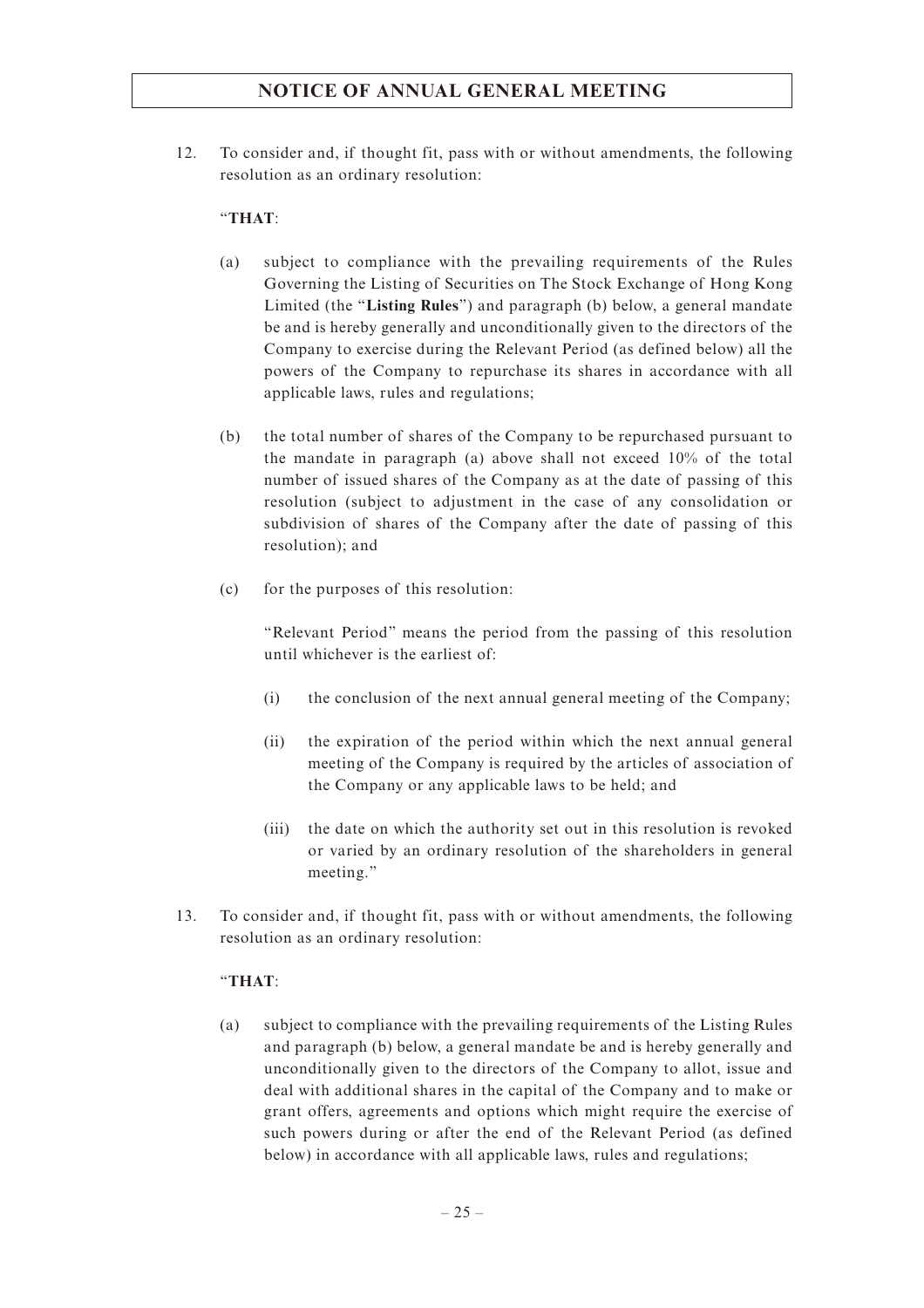- (b) the aggregate number of shares allotted or agreed conditionally or unconditionally to be allotted by the directors pursuant to the mandate in paragraph (a) above, otherwise than pursuant to:
	- (i) a Rights Issue (as defined below);
	- (ii) the exercise of options under a share option scheme of the Company; and
	- (iii) any scrip dividend scheme or similar arrangement providing for the allotment of shares in lieu of the whole or part of a dividend on shares of the Company in accordance with the articles of association of the Company,

shall not exceed 20% of the total number of issued shares of the Company as at the date of passing of this resolution (subject to adjustment in the case of any consolidation or subdivision of shares of the Company after the date of passing of this resolution); and

(c) for the purposes of this resolution:

"Relevant Period" means the period from the passing of this resolution until whichever is the earliest of:

- (i) the conclusion of the next annual general meeting of the Company;
- (ii) the expiration of the period within which the next annual general meeting of the Company is required by the articles of association of the Company or any applicable laws to be held; and
- (iii) the date on which the authority set out in this resolution is revoked or varied by an ordinary resolution of the shareholders in general meeting.

"Rights Issue" means an offer of shares open for a period fixed by the directors to holders of shares of the Company or any class thereof on the register on a fixed record date in proportion to their then holdings of such shares or class thereof (subject to such exclusions or other arrangements as the directors may deem necessary or expedient in relation to fractional entitlements or having regard to any restrictions or obligations under the laws of any relevant jurisdiction or the requirements of any recognized regulatory body or any stock exchange)."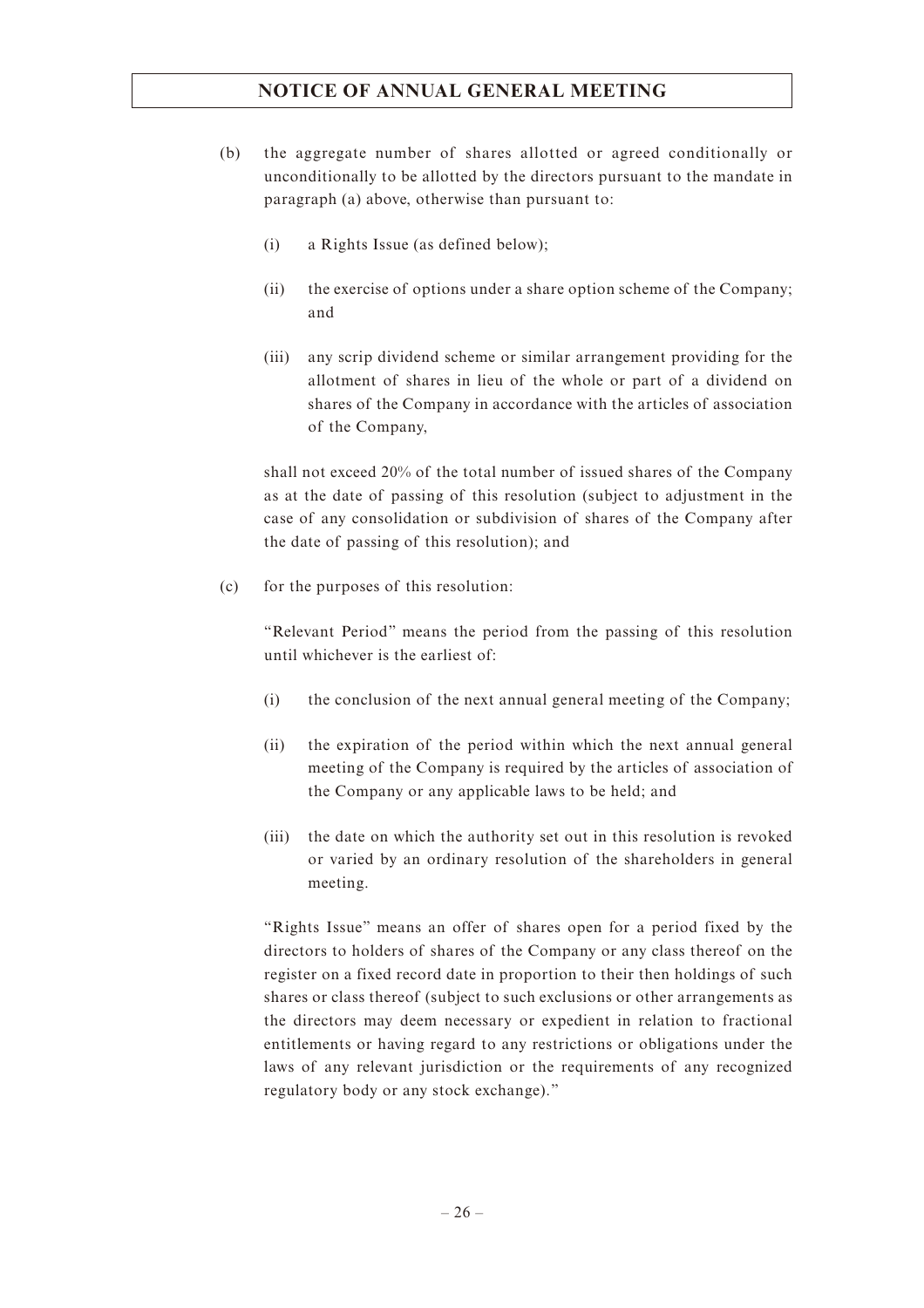14. To consider and, if thought fit, pass with or without amendments, the following resolution as an ordinary resolution:

"**THAT** conditional upon the passing of the resolutions set out in items 12 and 13 of the notice convening this meeting (the "**Notice**"), the general mandate referred to in the resolution set out in item 13 of the Notice be and is hereby extended by the addition to the aggregate number of shares which may be allotted and issued or agreed conditionally or unconditionally to be allotted and issued by the directors pursuant to such general mandate of the number of shares repurchased by the Company pursuant to the mandate referred to in resolution set out in item 12 of the Notice, provided that such number of shares shall not exceed 10% of the total number of issued shares of the Company as at the date of passing of this resolution (such total number to be subject to adjustment in the case of any consolidation or subdivision of shares of the Company after the date of passing of this resolution)."

> On behalf of the Board **BabyTree Group 寶寶樹集團 WANG Huainan** *Chairman*

Hong Kong, April 23, 2021

*Notes:*

- 1. All resolutions at the meeting will be taken by poll (except where the chairman in good faith, decides to allow a resolution purely relating to a procedural or administrative matter to be voted on by a show of hands) pursuant to the Company's articles of association and the Listing Rules. The results of the poll will be published on the websites of Hong Kong Exchanges and Clearing Limited and the Company in accordance with the Listing Rules.
- 2. Any shareholder of the Company entitled to attend and vote at the above meeting is entitled to appoint another person as his proxy to attend and vote instead of him. A shareholder may appoint any number of proxies to represent him and vote on his behalf at the above meeting. A proxy need not be a shareholder of the Company. If more than one proxy is appointed, the number of shares in respect of which each such proxy so appointed must be specified in the relevant form of proxy. Every shareholder present in person or by proxy shall be entitled to one vote for each share held by him.
- 3. In order to be valid, the form of proxy together with the power of attorney or other authority, if any, under which it is signed or a notarially certified copy of that power of attorney or authority, must be deposited at the Company's branch share registrar in Hong Kong, Computershare Hong Kong Investor Services Limited, at 17M Floor, Hopewell Centre, 183 Queen's Road East, Wan Chai, Hong Kong not less than 48 hours before the time appointed for the above meeting (i.e. not later than 2:00 p.m. (Hong Kong time) on Tuesday, June 8, 2021) or the adjourned meeting (as the case may be). Completion and return of the form of proxy shall not preclude a shareholder of the Company from attending and voting in person at the meeting and, in such event, the instrument appointing a proxy shall be deemed to be revoked.
- 4. Closure of Register of Members

For the purpose of determining the entitlement to attend and vote at the Annual General Meeting, the Register of Members of the Company will be closed from Friday, June 4, 2021 to Thursday, June 10, 2021, both dates inclusive, during which period no transfer of shares will be registered. In order to be eligible to attend and vote at the Annual General Meeting, unregistered holders of shares of the Company shall ensure